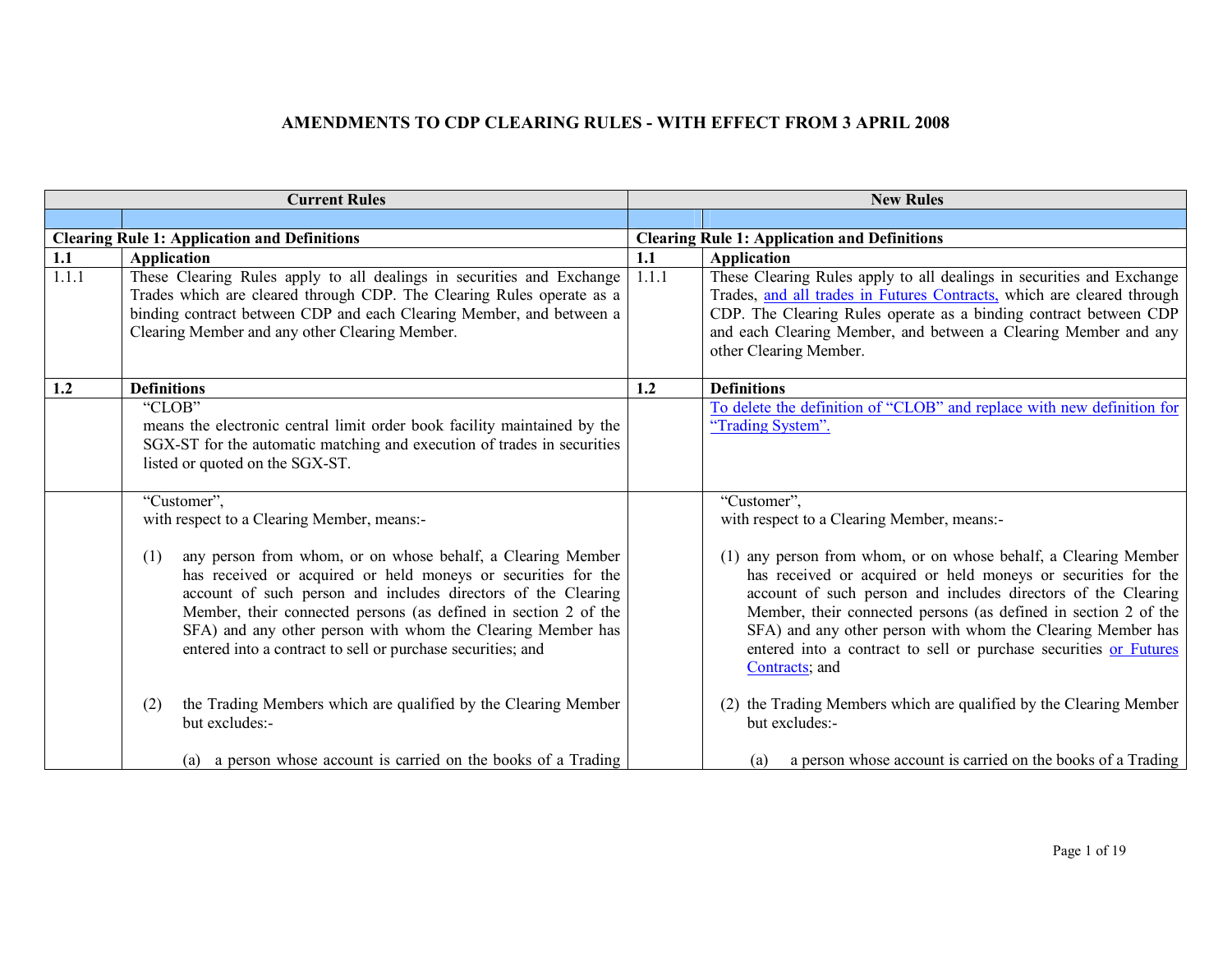| <b>Current Rules</b>                                                                                                                                                                   | <b>New Rules</b>                                                                                                                                                                                                               |  |
|----------------------------------------------------------------------------------------------------------------------------------------------------------------------------------------|--------------------------------------------------------------------------------------------------------------------------------------------------------------------------------------------------------------------------------|--|
| Member (where such person is not the Trading Member                                                                                                                                    | Member (where such person is not the Trading Member                                                                                                                                                                            |  |
| itself);                                                                                                                                                                               | itself);                                                                                                                                                                                                                       |  |
| (b) the Central Depository (Pte) Limited;                                                                                                                                              | (b) the Central Depository (Pte) Limited;                                                                                                                                                                                      |  |
| the Options Clearing Company (Pte) Limited; and<br>(c)                                                                                                                                 | (c) the Options Clearing Company (Pte) Limited; and                                                                                                                                                                            |  |
| (d) any other person approved by the Authority and which is<br>established for the purpose of providing clearing and<br>settlement facilities in respect of any dealing in securities. | (d) any other person approved by the Authority and which is<br>established for the purpose of providing clearing and settlement<br>facilities in respect of any dealing in securities or trade in<br><b>Futures Contracts.</b> |  |
| "Exchange"                                                                                                                                                                             | "Exchange"                                                                                                                                                                                                                     |  |
| means SGX-ST or any other market or organisation (whether an exchange,                                                                                                                 | means SGX-ST or any other market or organisation (whether an                                                                                                                                                                   |  |
| association, body corporate or unincorporate or otherwise) responsible for                                                                                                             | exchange, association, body corporate or unincorporate or otherwise)                                                                                                                                                           |  |
| administering a market in securities, commodities, options, derivatives or                                                                                                             | responsible for administering a market in securities or Futures                                                                                                                                                                |  |
| any other financial instrument whose contracts are cleared by, or novated to                                                                                                           | Contracts, commodities, options, derivatives or any other financial                                                                                                                                                            |  |
| CDP.                                                                                                                                                                                   | instrument whose contracts are cleared by, or novated to CDP.                                                                                                                                                                  |  |
| "Exchange Trade"                                                                                                                                                                       | "Exchange Trade"                                                                                                                                                                                                               |  |
| means:-                                                                                                                                                                                | means:-                                                                                                                                                                                                                        |  |
| (1) a trade transacted on or through CLOB pursuant to the SGX-ST Rules;                                                                                                                | (1) a trade transacted on or through CLOB-the Trading System pursuant                                                                                                                                                          |  |
| <sub>or</sub>                                                                                                                                                                          | to the SGX-ST Rules; or                                                                                                                                                                                                        |  |
| (2) a trade reported to SGX-ST pursuant to the SGX-ST Rules, including                                                                                                                 | (2) a trade reported to SGX-ST pursuant to the SGX-ST Rules,                                                                                                                                                                   |  |
| but not limited to married transactions; or                                                                                                                                            | including but not limited to married transactions Direct Business; or                                                                                                                                                          |  |
| (3) a trade reported by a Clearing Member to CDP, which CDP accepts for                                                                                                                | (3) a trade reported by a Clearing Member to CDP, which CDP accepts                                                                                                                                                            |  |
| clearing in Inter-Broker Settlement; or                                                                                                                                                | for clearing in Inter-Broker Settlement; or                                                                                                                                                                                    |  |
| (4) a trade (including without limitation in securities, commodities,                                                                                                                  | (4) a trade (including without limitation in securities, commodities,                                                                                                                                                          |  |
| options, derivatives or other financial instruments) transacted on such                                                                                                                | options, derivatives or other financial instruments) transacted on                                                                                                                                                             |  |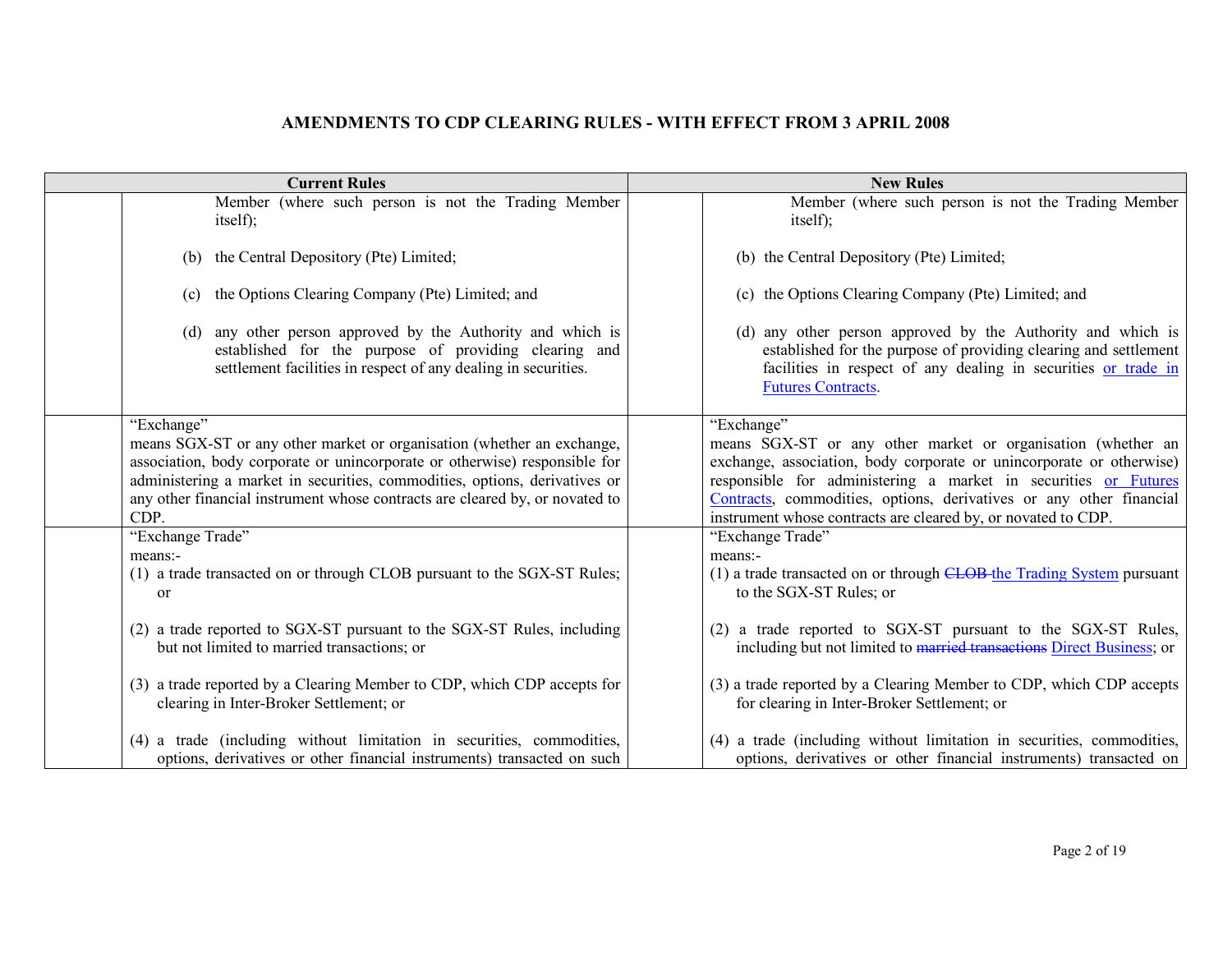| <b>Current Rules</b>                                                                                                                                                                         | <b>New Rules</b>                                                                                                                                                                                                                                                                                                                        |
|----------------------------------------------------------------------------------------------------------------------------------------------------------------------------------------------|-----------------------------------------------------------------------------------------------------------------------------------------------------------------------------------------------------------------------------------------------------------------------------------------------------------------------------------------|
| Exchange (other than SGX-ST) with which CDP may have direct or<br>indirect clearing arrangements from time to time, or in relation to<br>which trade CDP has clearing arrangements in place; | such Exchange (other than SGX-ST) with which CDP may have<br>direct or indirect clearing arrangements from time to time, or in<br>relation to which trade CDP has clearing arrangements in place;                                                                                                                                       |
| with the exception of such trades as CDP may from time to time stipulate<br>as not being "Exchange Trades" falling under these Clearing Rules.                                               | with the exception of such trades as CDP may from time to time<br>stipulate as not being "Exchange Trades" falling under these Clearing<br>Rules.                                                                                                                                                                                       |
| [New definition]                                                                                                                                                                             | "Futures Contract" means a futures contract, as defined under the SFA,<br>which is approved for listing on SGX-ST.                                                                                                                                                                                                                      |
| "Market Day"                                                                                                                                                                                 | "Market Day"                                                                                                                                                                                                                                                                                                                            |
| means in respect of any security, a day on which the relevant Exchange is<br>open for trading in the security.                                                                               | means in respect of any security or Futures Contract, a day on which the<br>relevant Exchange is open for trading in the security or Futures<br>Contract.                                                                                                                                                                               |
| [New definition]                                                                                                                                                                             | "security"<br>includes structured warrants, certificates and any other structured<br>products listed under Chapter 5 of the SGX-ST Listing Manual whether<br>or not they are classified as futures contracts under the SFA.                                                                                                             |
| [New definition]                                                                                                                                                                             | "Trading System <del>CLOB</del> "<br>means the electronic central limit order book facility maintained by the<br>SGX-ST-any electronic trading system for the automatic matching and<br>execution of trades in securities listed or quoted on the SGX-ST of<br>orders designated and approved by SGX-ST for transactions on SGX-<br>ST. |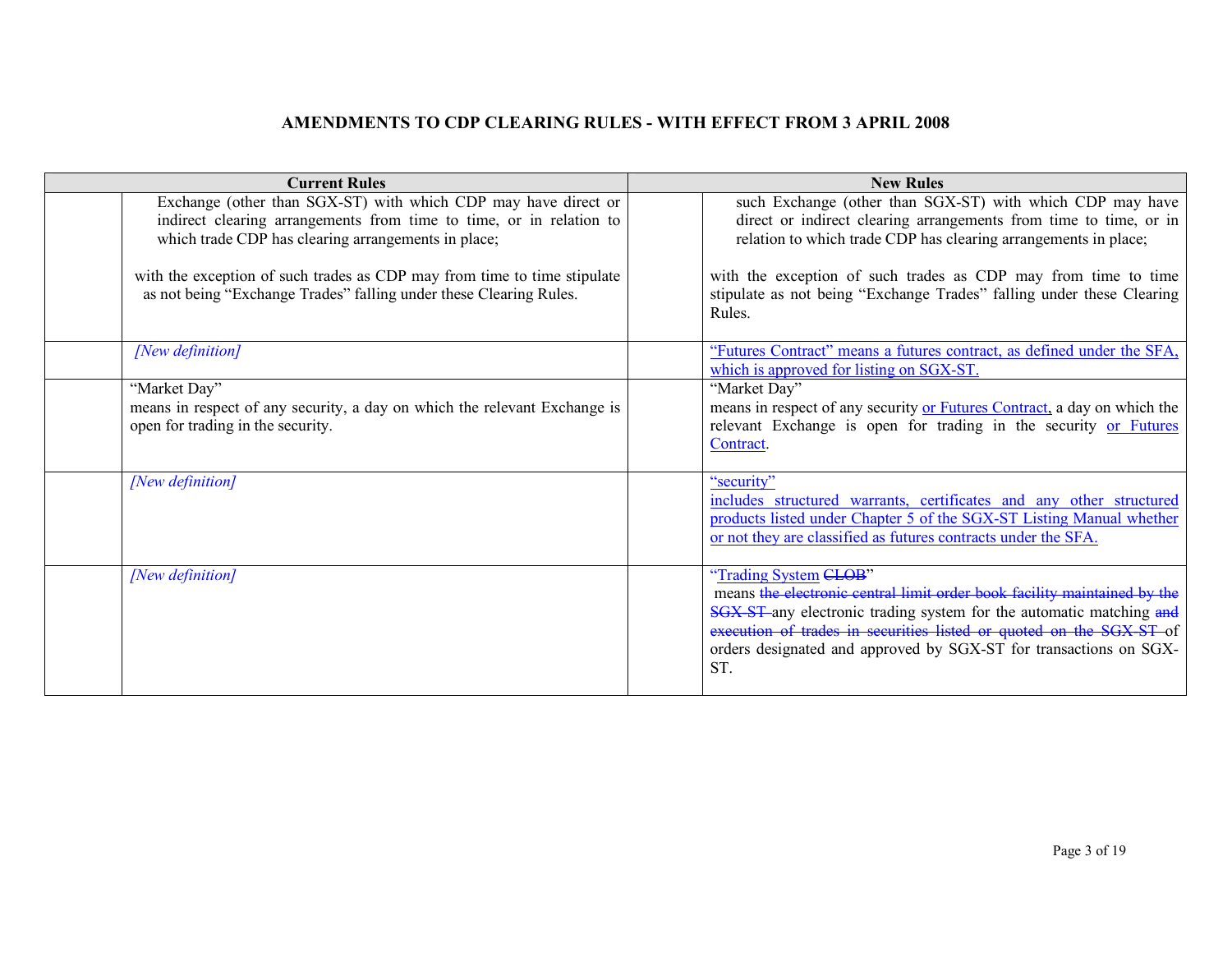| <b>Current Rules</b> |                                                                                                                                                                        | <b>New Rules</b> |                                                                                                                                                                                                                                                                                                                                      |
|----------------------|------------------------------------------------------------------------------------------------------------------------------------------------------------------------|------------------|--------------------------------------------------------------------------------------------------------------------------------------------------------------------------------------------------------------------------------------------------------------------------------------------------------------------------------------|
|                      |                                                                                                                                                                        |                  |                                                                                                                                                                                                                                                                                                                                      |
|                      | <b>Clearing Rule 3: Membership</b>                                                                                                                                     |                  | <b>Clearing Rule 3: Membership</b>                                                                                                                                                                                                                                                                                                   |
| 3.1                  | <b>Clearing Member</b>                                                                                                                                                 | 3.1              | <b>Clearing Member</b>                                                                                                                                                                                                                                                                                                               |
| 3.1.1                | Admission Criteria                                                                                                                                                     | 3.1.1            | Admission Criteria                                                                                                                                                                                                                                                                                                                   |
|                      | To be eligible for admission as a Clearing Member, an applicant shall:                                                                                                 |                  | To be eligible for admission as a Clearing Member, an applicant shall:                                                                                                                                                                                                                                                               |
|                      | be a corporation carrying on business in Singapore;<br>(1)                                                                                                             |                  | be a corporation carrying on business in Singapore;<br>(1)                                                                                                                                                                                                                                                                           |
|                      | upon admission, appoint at least 1 Approved Executive Director who<br>(2)<br>has been approved in accordance with the SFA and Securities and<br>Futures Regulations;   |                  | upon admission, appoint at least 1 Approved Executive<br>(2)<br>Director who has been approved in accordance with the SFA<br>and Securities and Futures Regulations;                                                                                                                                                                 |
|                      | hold a Capital Markets Services Licence unless exempt under the<br>(3)<br>Securities and Futures Act or Securities and Futures Regulations;                            |                  | unless exempt under the SFA or Securities and Futures<br>(3)<br>Regulations, hold a Capital Markets Services Licence to<br>engage in the relevant regulated activities, including where<br>appropriate, trading in futures contracts unless exempt under<br>the Securities and Futures Act or Securities and Futures<br>Regulations, |
|                      | have satisfied or will satisfy upon admission, all the financial<br>(4)<br>requirements of the Clearing Rules applicable to the Clearing<br>Members;                   |                  | have satisfied or will satisfy upon admission, all the financial<br>(4)<br>requirements of the Clearing Rules applicable to the Clearing<br>Members;                                                                                                                                                                                 |
|                      | maintain or will maintain facilities upon admission and staff adequate<br>(5)<br>for the expeditious and orderly maintenance of clearing operations<br>and activities; |                  | maintain or will maintain facilities upon admission and staff<br>(5)<br>adequate for the expeditious and orderly maintenance of<br>clearing operations and activities;                                                                                                                                                               |
|                      | establish and maintain adequate internal control and risk<br>(6)<br>management policies, procedures and systems as CDP may deem                                        |                  | establish and maintain adequate internal control and risk<br>(6)<br>management policies, procedures and systems as CDP may                                                                                                                                                                                                           |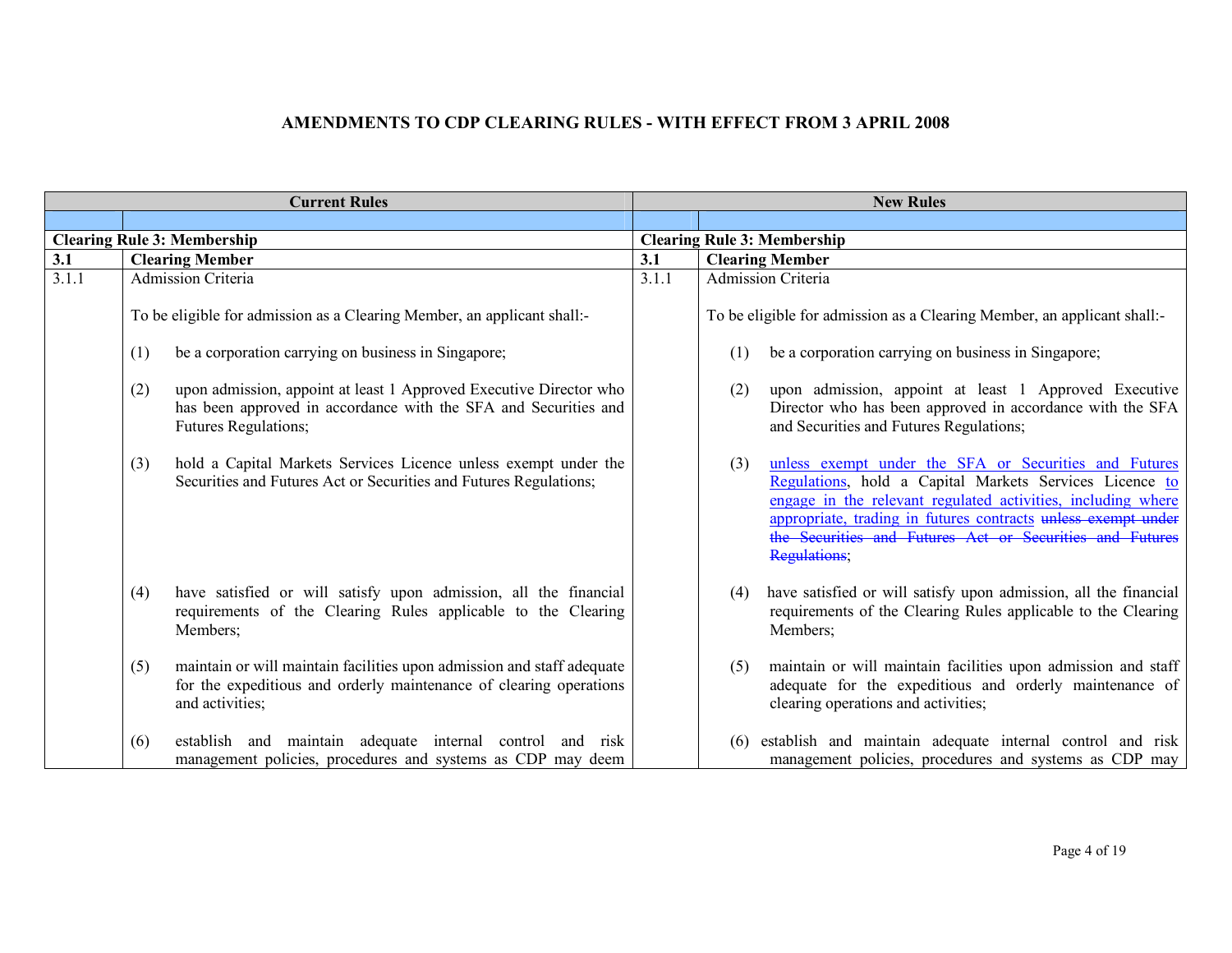| <b>Current Rules</b> |                                                                                                                                                                                                                                                                                                                                                                    |     | <b>New Rules</b>                                                                                                                                                                                                                                                                                                                                   |  |  |
|----------------------|--------------------------------------------------------------------------------------------------------------------------------------------------------------------------------------------------------------------------------------------------------------------------------------------------------------------------------------------------------------------|-----|----------------------------------------------------------------------------------------------------------------------------------------------------------------------------------------------------------------------------------------------------------------------------------------------------------------------------------------------------|--|--|
|                      | acceptable from time to time for its clearing operations and activities;<br>maintain segregated and adequate back-office functions to CDP's<br>(7)<br>satisfaction; and<br>comply with such other conditions for Membership as CDP may<br>(8)<br>from time to time prescribe either generally or in the case of any<br>specific applicant.                         |     | deem acceptable from time to time for its clearing operations<br>and activities;<br>maintain segregated and adequate back-office functions to<br>(7)<br>CDP's satisfaction; and<br>comply with such other conditions for Membership as CDP<br>(8)<br>may from time to time prescribe either generally or in the case<br>of any specific applicant. |  |  |
| 3.8                  | <b>Reporting Requirements</b>                                                                                                                                                                                                                                                                                                                                      | 3.8 | <b>Reporting Requirements</b>                                                                                                                                                                                                                                                                                                                      |  |  |
|                      | A Clearing Member shall notify CDP in writing upon the happening of all<br>or any of the following events and supply full particulars thereof together<br>with such further information as CDP may require:-<br>when the Clearing Member, any of its directors, Approved Executive<br>(1)<br>Director, officers, employees or agents has violated any provision of |     | A Clearing Member shall notify CDP in writing upon the happening of<br>all or any of the following events and supply full particulars thereof<br>together with such further information as CDP may require:-<br>when the Clearing Member, any of its directors, Approved<br>(1)<br>Executive Director, officers, employees or agents has violated  |  |  |
|                      | the SFA, and the Securities and Futures Regulations, or the rules of<br>any exchange or clearing house of which the Clearing Member is a<br>participant or member or otherwise engaged in conduct which is<br>detrimental to the interests of CDP;<br>when the Clearing Member, or any of its directors, Approved<br>(2)                                           |     | any provision of the SFA, and the Securities and Futures<br>Regulations, or the rules of any exchange or clearing house of<br>which the Clearing Member is a participant or member or<br>otherwise engaged in conduct which is detrimental to the<br>interests of CDP;                                                                             |  |  |
|                      | Executive Director, officers, employees or agents is investigated,<br>arrested, charged, convicted, suspended or pleads guilty to any<br>criminal offence involving fraud or dishonesty, whether in or out of<br>Singapore;                                                                                                                                        |     | when the Clearing Member, or any of its directors, Approved<br>(2)<br>Executive Director, officers, employees or agents is investigated,<br>arrested, charged, convicted, suspended or pleads guilty to any<br>criminal offence involving fraud or dishonesty, whether in or out<br>of Singapore;                                                  |  |  |
|                      | when the Clearing Member, any of its directors, Approved Executive<br>(3)<br>Director, officers, employees or agents, is the subject of any written<br>complaint involving allegations of theft or misappropriation of funds                                                                                                                                       |     | when the Clearing Member, any of its directors, Approved<br>(3)<br>Executive Director, officers, employees or agents, is the subject                                                                                                                                                                                                               |  |  |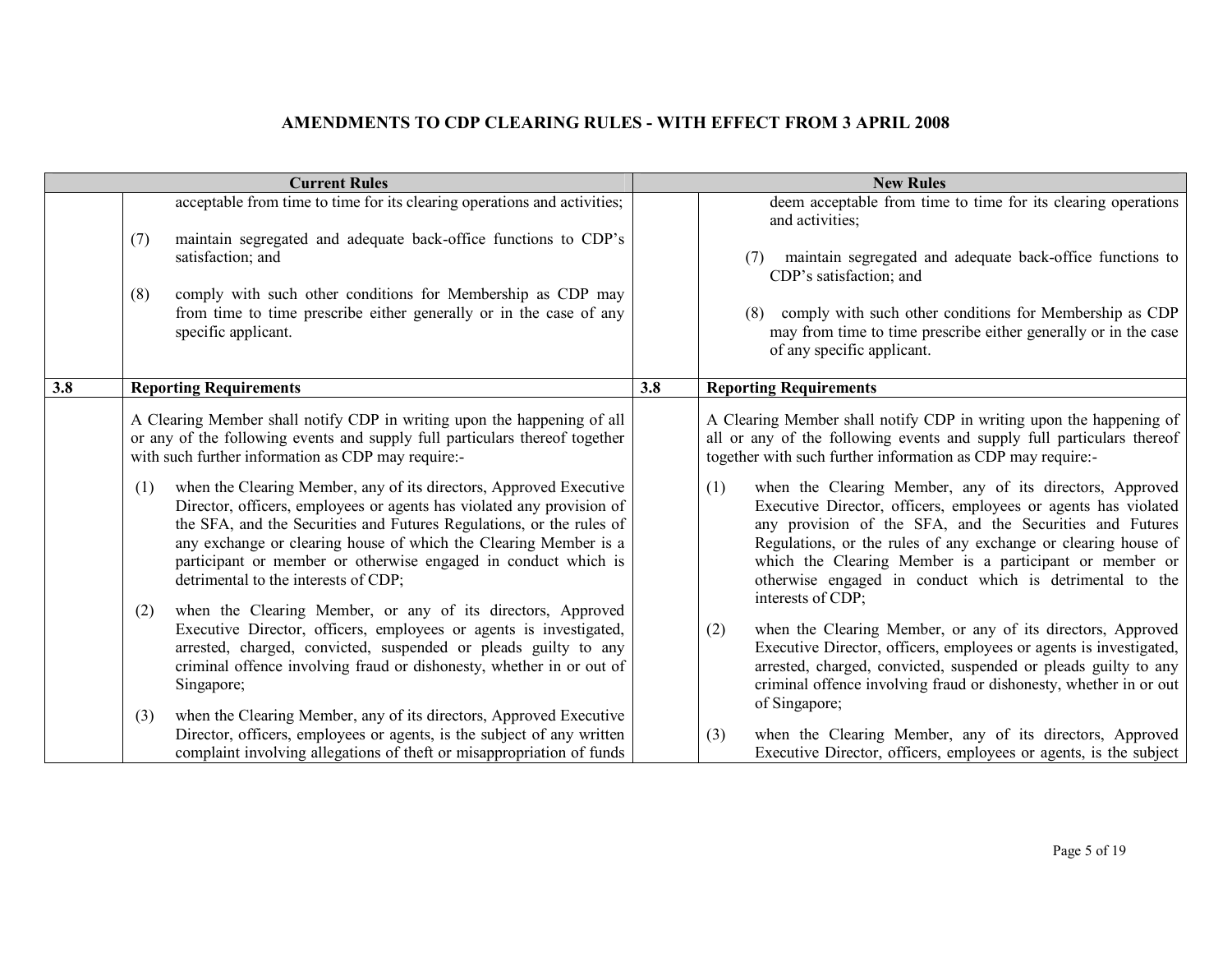| <b>Current Rules</b>     |                                                                                                                                                                                                                                                                                                                                                                                                                                                                                                                                                                                                                                                                                                                                                                                                                                                                                                                                                                                                                                                                                                                                                                                                                                                                                                                                                                                                                                                                                                                        | <b>New Rules</b>         |                                                                                                                                                                                                                                                                                                                                                                                                                                                                                                                                                                                                                                                                                                                                                                                                                                                                                                                                                                                                                                                                                                                                                                                                                                                                                                                                                                                                                                                                                                                                                                                                                 |  |
|--------------------------|------------------------------------------------------------------------------------------------------------------------------------------------------------------------------------------------------------------------------------------------------------------------------------------------------------------------------------------------------------------------------------------------------------------------------------------------------------------------------------------------------------------------------------------------------------------------------------------------------------------------------------------------------------------------------------------------------------------------------------------------------------------------------------------------------------------------------------------------------------------------------------------------------------------------------------------------------------------------------------------------------------------------------------------------------------------------------------------------------------------------------------------------------------------------------------------------------------------------------------------------------------------------------------------------------------------------------------------------------------------------------------------------------------------------------------------------------------------------------------------------------------------------|--------------------------|-----------------------------------------------------------------------------------------------------------------------------------------------------------------------------------------------------------------------------------------------------------------------------------------------------------------------------------------------------------------------------------------------------------------------------------------------------------------------------------------------------------------------------------------------------------------------------------------------------------------------------------------------------------------------------------------------------------------------------------------------------------------------------------------------------------------------------------------------------------------------------------------------------------------------------------------------------------------------------------------------------------------------------------------------------------------------------------------------------------------------------------------------------------------------------------------------------------------------------------------------------------------------------------------------------------------------------------------------------------------------------------------------------------------------------------------------------------------------------------------------------------------------------------------------------------------------------------------------------------------|--|
| (4)<br>(5)<br>(6)<br>(7) | or securities or of forgery, or of any offence involving fraud or<br>dishonesty, and such complaint or allegations may have a material<br>impact on the financial position on the Clearing Member or of the<br>other Clearing Members;<br>when any of its directors, Approved Executive Director, officers,<br>employees or agents commits or is involved in, or is the subject of<br>any disciplinary proceeding or action taken by the Clearing Member<br>in respect of, any violation or contravention (whether criminal,<br>contractual or of internal policies or otherwise) or any acts giving rise<br>to such violation or contravention, which may have a material impact<br>on the financial position of the Clearing Member or of the other<br>Clearing Members;<br>when there are any changes to its corporate or business name as<br>registered with CDP;<br>when there is any change that may have the effect of altering control<br>in the Clearing Member, or the change in composition, death, legal<br>incapacity or bankruptcy of its directors, CDP reserves the right to<br>terminate an entity's clearing membership in such an event if the new<br>management does not meet the necessary membership requirements;<br>and<br>for any transaction that will result in a change in the legal or<br>beneficial ownership of 20 percent or more of the Clearing Member's<br>issued share capital, and any subsequent increase of 5 percent or<br>more of the Clearing Member's issued share capital. | (4)<br>(5)<br>(6)<br>(7) | of any written complaint involving allegations of theft or<br>misappropriation, of funds or securities or of forgery, or of any<br>offence involving fraud or dishonesty, and such complaint or<br>allegations may have a material impact on the financial position<br>on the Clearing Member or of the other Clearing Members;<br>when any of its directors, Approved Executive Director, officers,<br>employees or agents commits or is involved in, or is the subject<br>of any disciplinary proceeding or action taken by the Clearing<br>Member in respect of, any violation or contravention (whether<br>criminal, contractual or of internal policies or otherwise) or any<br>acts giving rise to such violation or contravention, which may<br>have a material impact on the financial position of the Clearing<br>Member or of the other Clearing Members;<br>when there are any changes to its corporate or business name as<br>registered with CDP;<br>when there is any change that may have the effect of altering<br>control in the Clearing Member, or the change in composition,<br>death, legal incapacity or bankruptcy of its directors, CDP<br>reserves the right to terminate an entity's clearing membership in<br>such an event if the new management does not meet the<br>necessary membership requirements; and<br>for any transaction that will result in a change in the legal or<br>beneficial ownership of 20 percent or more of the Clearing<br>Member's issued share capital, and any subsequent increase of 5<br>percent or more of the Clearing Member's issued share capital. |  |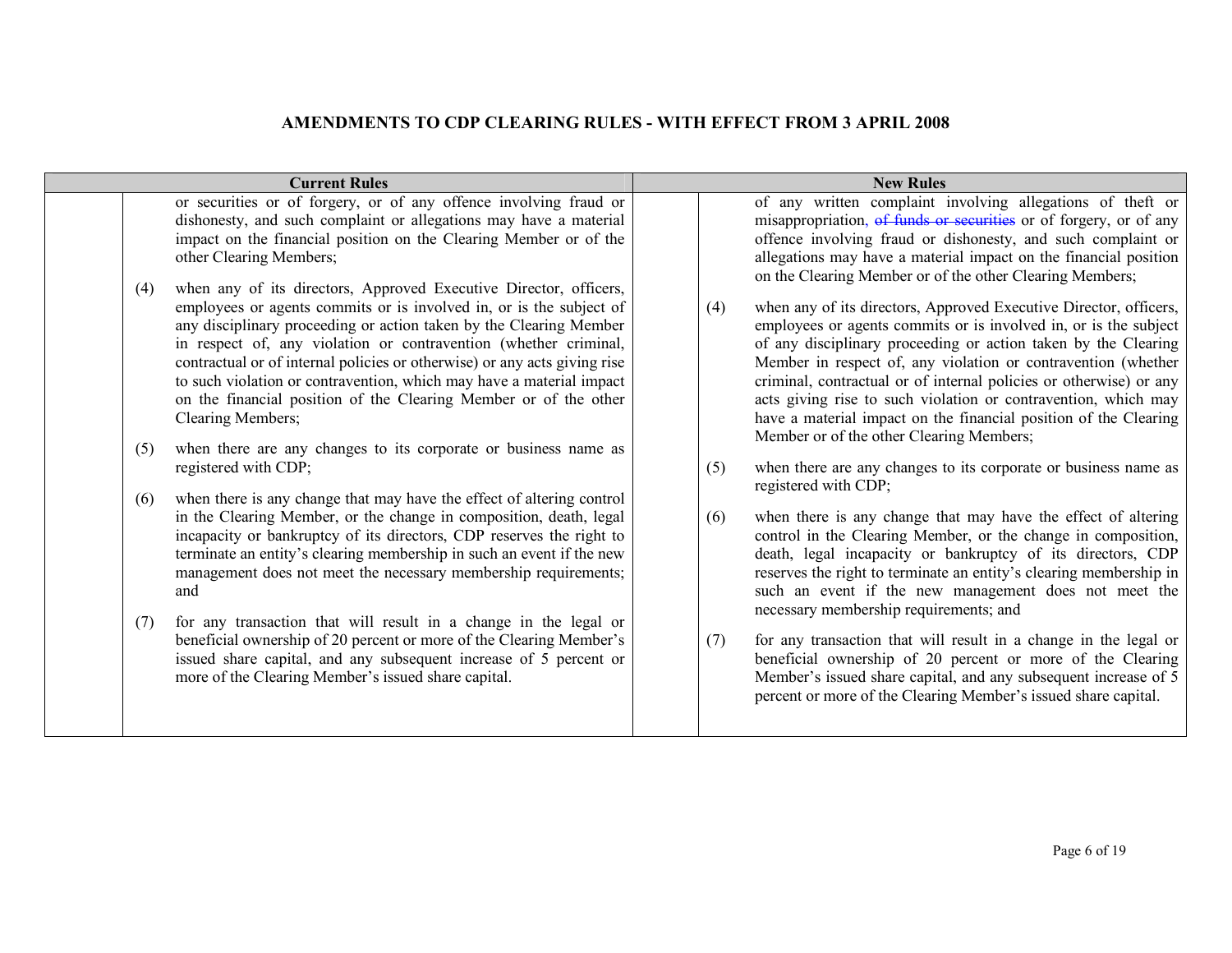| <b>Current Rules</b> |                                                                                                                                                                                                                                                                                                                      | <b>New Rules</b> |                                                                                                                                                                                                                                                                                                                                                   |
|----------------------|----------------------------------------------------------------------------------------------------------------------------------------------------------------------------------------------------------------------------------------------------------------------------------------------------------------------|------------------|---------------------------------------------------------------------------------------------------------------------------------------------------------------------------------------------------------------------------------------------------------------------------------------------------------------------------------------------------|
|                      |                                                                                                                                                                                                                                                                                                                      |                  |                                                                                                                                                                                                                                                                                                                                                   |
|                      | <b>Clearing Rule 5: Financial/Capital Requirements</b>                                                                                                                                                                                                                                                               |                  | <b>Clearing Rule 5: Financial/Capital Requirements</b>                                                                                                                                                                                                                                                                                            |
| 5.2                  | <b>Financial Resources Requirements</b>                                                                                                                                                                                                                                                                              | 5.2              | <b>Financial Resources Requirements</b>                                                                                                                                                                                                                                                                                                           |
| 5.2.3                | Total risk requirement shall be calculated in the same manner as<br>prescribed in the Third Schedule of the SFR (Financial and Margin<br>Requirements).                                                                                                                                                              | 5.2.3            | $(1)$ Total risk requirement shall be calculated in the same manner as<br>prescribed in the Third Schedule of the SFR (Financial and<br>Margin Requirements).                                                                                                                                                                                     |
|                      |                                                                                                                                                                                                                                                                                                                      |                  | (2) For the purposes of calculating total risk requirement under rule<br>$5.2.3(1)$ :                                                                                                                                                                                                                                                             |
|                      |                                                                                                                                                                                                                                                                                                                      |                  | (a) structured warrants must be treated according to their<br>classification under the SFA;                                                                                                                                                                                                                                                       |
|                      | [New rule]                                                                                                                                                                                                                                                                                                           | 5.6.3(1A)        | For the purposes of Rule 5.6.3(1) "securities" includes structured<br>warrants listed on foreign exchanges;                                                                                                                                                                                                                                       |
|                      | [New rule]                                                                                                                                                                                                                                                                                                           | 5.7.6A           | For the purposes of Rule $5.7.4(2)$ and Rule $5.7.4(4)$ , in calculating<br>exposure in any particular security, all futures contracts listed on any<br>exchange with that security as an underlying shall be included in such<br>computation.                                                                                                    |
| 5.7.9                | In Rule 5.7, "single security" includes ordinary and preference shares,<br>loan stocks, warrants, transferable subscription rights, bonds, debentures,<br>depository receipts, options and any other debt instruments or equity<br>securities issued by a corporation, and single stock futures traded on<br>SGX-DT. | 5.7.9            | In Rule 5.7, "single security" includes ordinary and preference<br>shares, loan stocks, company warrants, structured warrants,<br>transferable subscription rights, bonds, debentures, depository<br>receipts, options and any other debt instruments or equity securities.<br>issued by a corporation, and single stock futures traded on SGX-DT |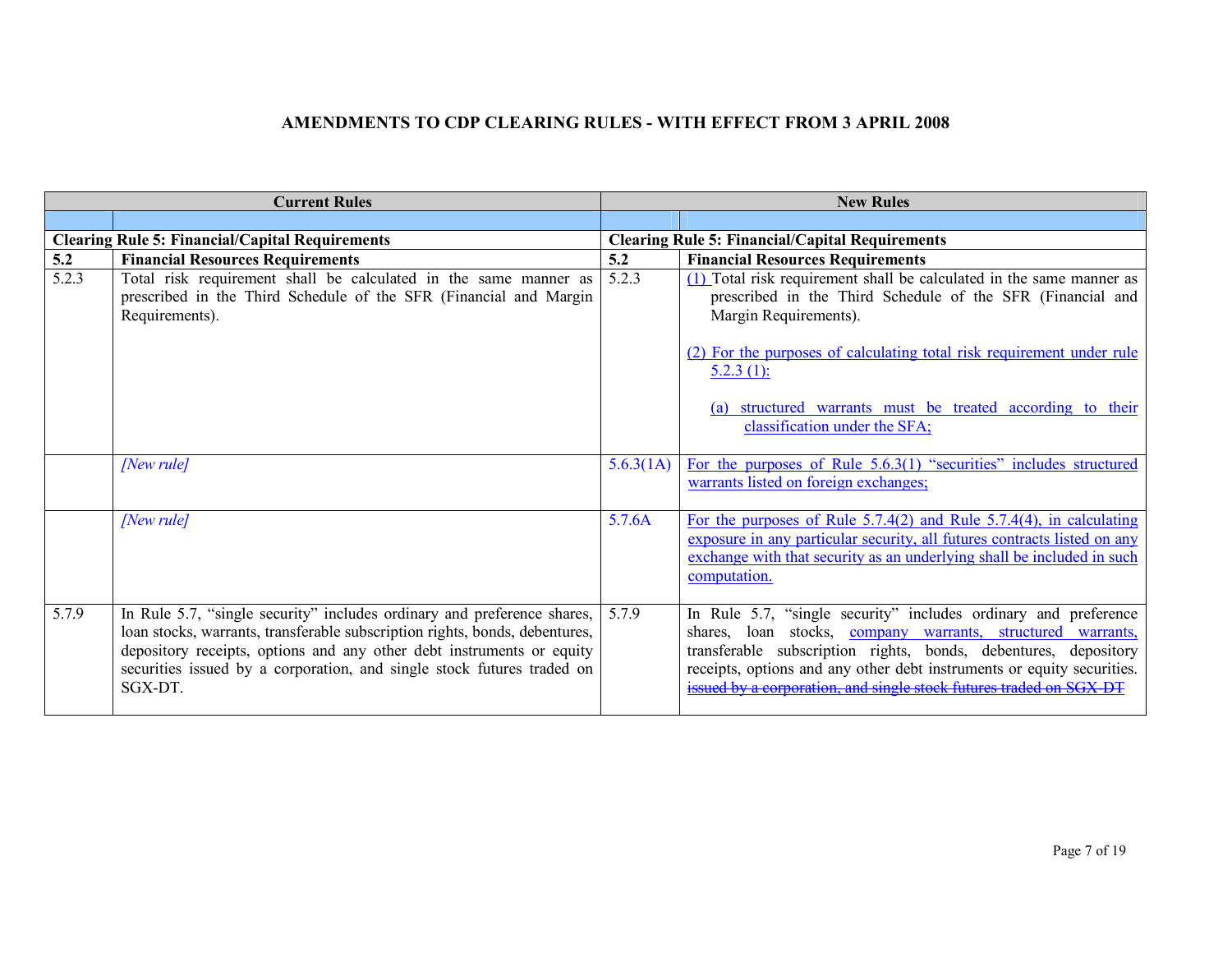| <b>Current Rules</b> |                                                                                                                                                                                                                                                                                                                                                                                                                                                                                                                                                                                                                                                                                                                                                                                                                                                                                                            | <b>New Rules</b> |                                                                                                                                                                                                                                                                                                                                                                                                                                                                                                                                                                                                                                                                                                                                                                                                                                                                                      |
|----------------------|------------------------------------------------------------------------------------------------------------------------------------------------------------------------------------------------------------------------------------------------------------------------------------------------------------------------------------------------------------------------------------------------------------------------------------------------------------------------------------------------------------------------------------------------------------------------------------------------------------------------------------------------------------------------------------------------------------------------------------------------------------------------------------------------------------------------------------------------------------------------------------------------------------|------------------|--------------------------------------------------------------------------------------------------------------------------------------------------------------------------------------------------------------------------------------------------------------------------------------------------------------------------------------------------------------------------------------------------------------------------------------------------------------------------------------------------------------------------------------------------------------------------------------------------------------------------------------------------------------------------------------------------------------------------------------------------------------------------------------------------------------------------------------------------------------------------------------|
|                      |                                                                                                                                                                                                                                                                                                                                                                                                                                                                                                                                                                                                                                                                                                                                                                                                                                                                                                            |                  |                                                                                                                                                                                                                                                                                                                                                                                                                                                                                                                                                                                                                                                                                                                                                                                                                                                                                      |
|                      | <b>Clearing Rule 6: Clearing and Settlement</b>                                                                                                                                                                                                                                                                                                                                                                                                                                                                                                                                                                                                                                                                                                                                                                                                                                                            |                  | <b>Clearing Rule 6: Clearing and Settlement</b>                                                                                                                                                                                                                                                                                                                                                                                                                                                                                                                                                                                                                                                                                                                                                                                                                                      |
| 6.1                  | <b>Clearing of Exchange Trades</b>                                                                                                                                                                                                                                                                                                                                                                                                                                                                                                                                                                                                                                                                                                                                                                                                                                                                         | 6.1              | <b>Clearing of Exchange Trades</b>                                                                                                                                                                                                                                                                                                                                                                                                                                                                                                                                                                                                                                                                                                                                                                                                                                                   |
| 6.1.4                | Settlement of securities transactions between the Clearing Member and CDP                                                                                                                                                                                                                                                                                                                                                                                                                                                                                                                                                                                                                                                                                                                                                                                                                                  | 6.1.4            | Settlement of securities transactions between the Clearing Member and                                                                                                                                                                                                                                                                                                                                                                                                                                                                                                                                                                                                                                                                                                                                                                                                                |
|                      | shall be in the currency as determined by CDP.                                                                                                                                                                                                                                                                                                                                                                                                                                                                                                                                                                                                                                                                                                                                                                                                                                                             |                  | CDP shall be in the currency as determined by CDP.                                                                                                                                                                                                                                                                                                                                                                                                                                                                                                                                                                                                                                                                                                                                                                                                                                   |
|                      |                                                                                                                                                                                                                                                                                                                                                                                                                                                                                                                                                                                                                                                                                                                                                                                                                                                                                                            |                  |                                                                                                                                                                                                                                                                                                                                                                                                                                                                                                                                                                                                                                                                                                                                                                                                                                                                                      |
| 6.2                  | <b>Novation in Inter-Broker Settlement</b>                                                                                                                                                                                                                                                                                                                                                                                                                                                                                                                                                                                                                                                                                                                                                                                                                                                                 | 6.2              | <b>Novation in Inter-Broker Settlement</b>                                                                                                                                                                                                                                                                                                                                                                                                                                                                                                                                                                                                                                                                                                                                                                                                                                           |
| 6.2.1                | When a transaction between 2 SGX-ST Trading Members is matched on                                                                                                                                                                                                                                                                                                                                                                                                                                                                                                                                                                                                                                                                                                                                                                                                                                          | 6.2.1            | When a transaction between 2 SGX-ST Trading Members is matched on                                                                                                                                                                                                                                                                                                                                                                                                                                                                                                                                                                                                                                                                                                                                                                                                                    |
|                      | CLOB or is reported to SGX-ST as a reported trade pursuant to the SGX-ST                                                                                                                                                                                                                                                                                                                                                                                                                                                                                                                                                                                                                                                                                                                                                                                                                                   |                  | CLOB the Trading System, or is reported to SGX-ST as a reported trade                                                                                                                                                                                                                                                                                                                                                                                                                                                                                                                                                                                                                                                                                                                                                                                                                |
|                      | Rules or is otherwise accepted for clearing by the CDP in Inter-Broker                                                                                                                                                                                                                                                                                                                                                                                                                                                                                                                                                                                                                                                                                                                                                                                                                                     |                  | pursuant to the SGX-ST Rules on "Direct Business", or is otherwise                                                                                                                                                                                                                                                                                                                                                                                                                                                                                                                                                                                                                                                                                                                                                                                                                   |
|                      | Settlement, the following occurs:-                                                                                                                                                                                                                                                                                                                                                                                                                                                                                                                                                                                                                                                                                                                                                                                                                                                                         |                  | accepted for clearing by the CDP in Inter-Broker Settlement, the                                                                                                                                                                                                                                                                                                                                                                                                                                                                                                                                                                                                                                                                                                                                                                                                                     |
|                      |                                                                                                                                                                                                                                                                                                                                                                                                                                                                                                                                                                                                                                                                                                                                                                                                                                                                                                            |                  | following occurs:-                                                                                                                                                                                                                                                                                                                                                                                                                                                                                                                                                                                                                                                                                                                                                                                                                                                                   |
|                      | Where the 2 SGX-ST Trading Members are both Clearing Members,<br>(1)<br>the transaction shall be novated to CDP and Rules 6.2.2, 6.2.3 and<br>6.2.4 will apply.<br>Where 1 of the 2 SGX-ST Trading Members is a Trading only<br>(2)<br>Member, the Clearing Member who has qualified the Trading<br>Member shall, as against the Trading Member, assume the rights,<br>duties and obligations of the counterparty SGX-ST Trading<br>Member to the transaction; i.e. the Clearing Member who has<br>qualified the Trading Member shall become the buyer or seller, as<br>the case may be, to the Trading Member. As against the<br>counterparty SGX-ST Trading Member, the Clearing Member who<br>has qualified the Trading Member shall assume the rights, duties<br>and obligations of the Trading Member and the transaction shall<br>thereupon be novated to CDP and Rules 6.2.2, 6.2.3 and 6.2.4 shall |                  | Where the 2 SGX-ST Trading Members are both Clearing<br>(1)<br>Members, the transaction shall be novated to CDP and Rules<br>6.2.2, 6.2.3 and 6.2.4 will apply.<br>Where 1 of the 2 SGX-ST Trading Members is a Trading only<br>(2)<br>Member, the Clearing Member who has qualified the Trading<br>Member shall, as against the Trading Member, assume the<br>rights, duties and obligations of the counterparty SGX-ST<br>Trading Member to the transaction; i.e. the Clearing Member<br>who has qualified the Trading Member shall become the buyer<br>or seller, as the case may be, to the Trading Member. As against<br>the counterparty SGX-ST Trading Member, the Clearing<br>Member who has qualified the Trading Member shall assume<br>the rights, duties and obligations of the Trading Member and the<br>transaction shall thereupon be novated to CDP and Rules 6.2.2, |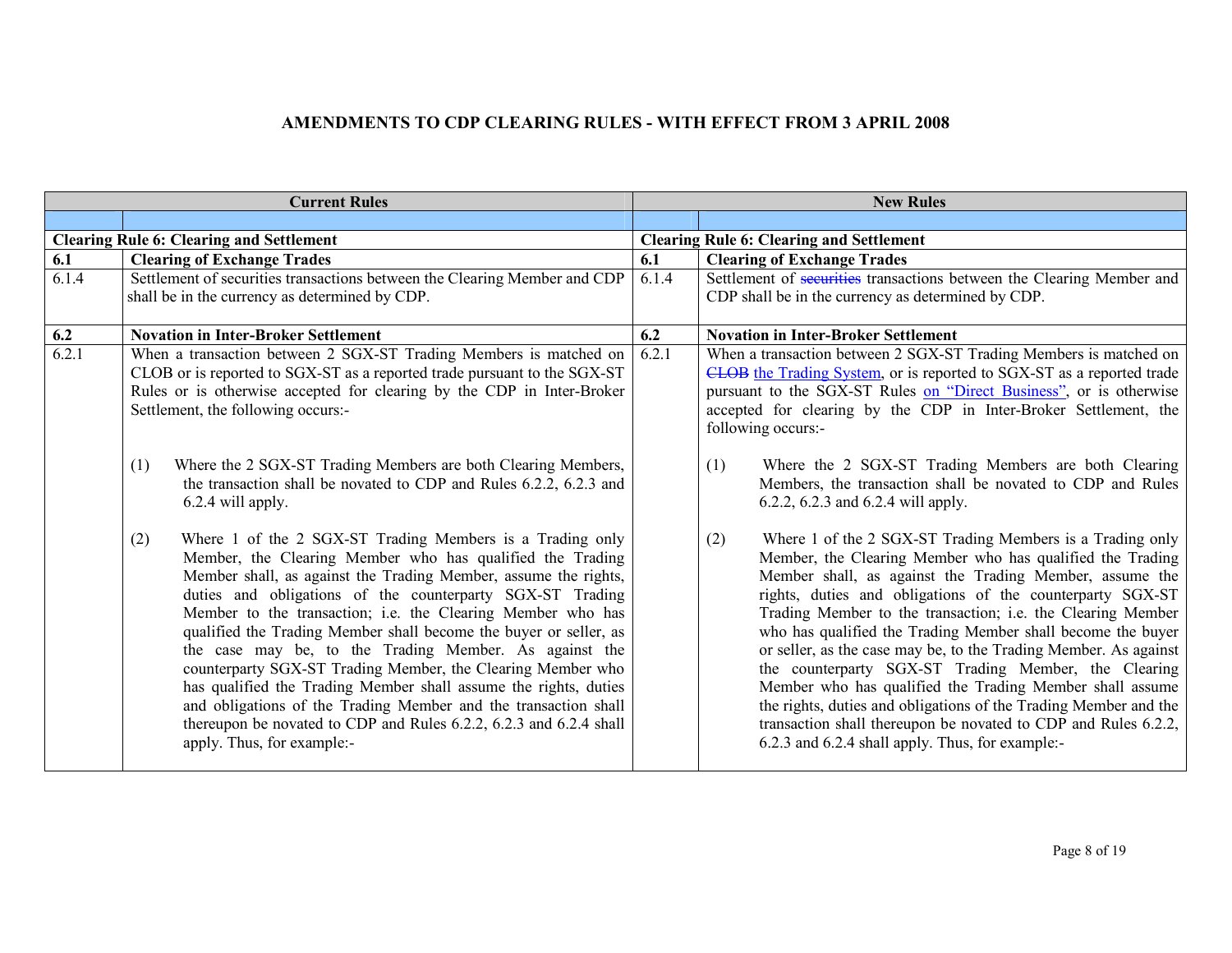| <b>Current Rules</b> |                                                                                                                                                                                                                                                                                        | <b>New Rules</b> |     |                                                                                                                                                                                                                                                                                                     |
|----------------------|----------------------------------------------------------------------------------------------------------------------------------------------------------------------------------------------------------------------------------------------------------------------------------------|------------------|-----|-----------------------------------------------------------------------------------------------------------------------------------------------------------------------------------------------------------------------------------------------------------------------------------------------------|
|                      | A, a Trading Member, contracts to buy 1,000 shares and the contract is<br>matched on CLOB with B, a Clearing Member. The Clearing Member<br>who has qualified A is C. Immediately upon the matching of the trade<br>on CLOB, the following occurs:-                                    |                  |     | A, a Trading Member, contracts to buy 1,000 shares and the contract<br>is matched on <b>CLOB</b> the Trading System with B, a Clearing<br>Member. The Clearing Member who has qualified A is C.<br>Immediately upon the matching of the trade on CLOB the Trading<br>System, the following occurs:- |
| (a)                  | A's obligation to pay the purchase consideration for 1,000 shares to<br>B is replaced by A's obligation to pay the purchase consideration<br>for 1,000 shares to C and A's right to receive 1,000 shares from B is<br>replaced by A's right to receive 1,000 shares from C.            |                  | (a) | A's obligation to pay the purchase consideration for 1,000<br>shares to B is replaced by A's obligation to pay the purchase<br>consideration for 1,000 shares to C and A's right to receive<br>1,000 shares from B is replaced by A's right to receive $1,000$<br>shares from C.                    |
| (b)                  | B's obligation to deliver 1,000 shares to A is replaced by B's<br>obligation to deliver $1,000$ shares to C and B's right to receive the<br>purchase consideration for 1000 shares from A is replaced by B's<br>right to receive the purchase consideration for 1,000 shares from C.   |                  | (b) | B's obligation to deliver 1,000 shares to A is replaced by B's<br>obligation to deliver $1,000$ shares to C and B's right to receive<br>the purchase consideration for 1000 shares from A is replaced<br>by B's right to receive the purchase consideration for 1,000<br>shares from C.             |
| (c)                  | C assumes A's obligation to pay the purchase consideration for<br>1,000 shares to B and acquires the corresponding right to receive<br>1,000 shares from B.                                                                                                                            |                  | (c) | C assumes A's obligation to pay the purchase consideration for<br>1,000 shares to B and acquires the corresponding right to<br>receive 1,000 shares from B.                                                                                                                                         |
|                      | Thereafter, the transaction between C and B is novated to CDP so that:-                                                                                                                                                                                                                |                  |     | Thereafter, the transaction between C and B is novated to CDP so that:-                                                                                                                                                                                                                             |
| (d)                  | C's obligation to pay the purchase consideration for $1,000$ shares to<br>B is replaced by C's obligation to pay the same to CDP; and the<br>corresponding right of C to receive the 1,000 shares from B is<br>replaced by the right of C to receive the 1,000 shares from CDP;<br>and |                  | (d) | C's obligation to pay the purchase consideration for 1,000<br>shares to B is replaced by C's obligation to pay the same to<br>CDP; and the corresponding right of $C$ to receive the $1,000$<br>shares from B is replaced by the right of C to receive the $1,000$<br>shares from CDP; and          |
| (e)                  | B's obligation to deliver $1,000$ shares to C is replaced by B's                                                                                                                                                                                                                       |                  | (e) | B's obligation to deliver $1,000$ shares to C is replaced by B's                                                                                                                                                                                                                                    |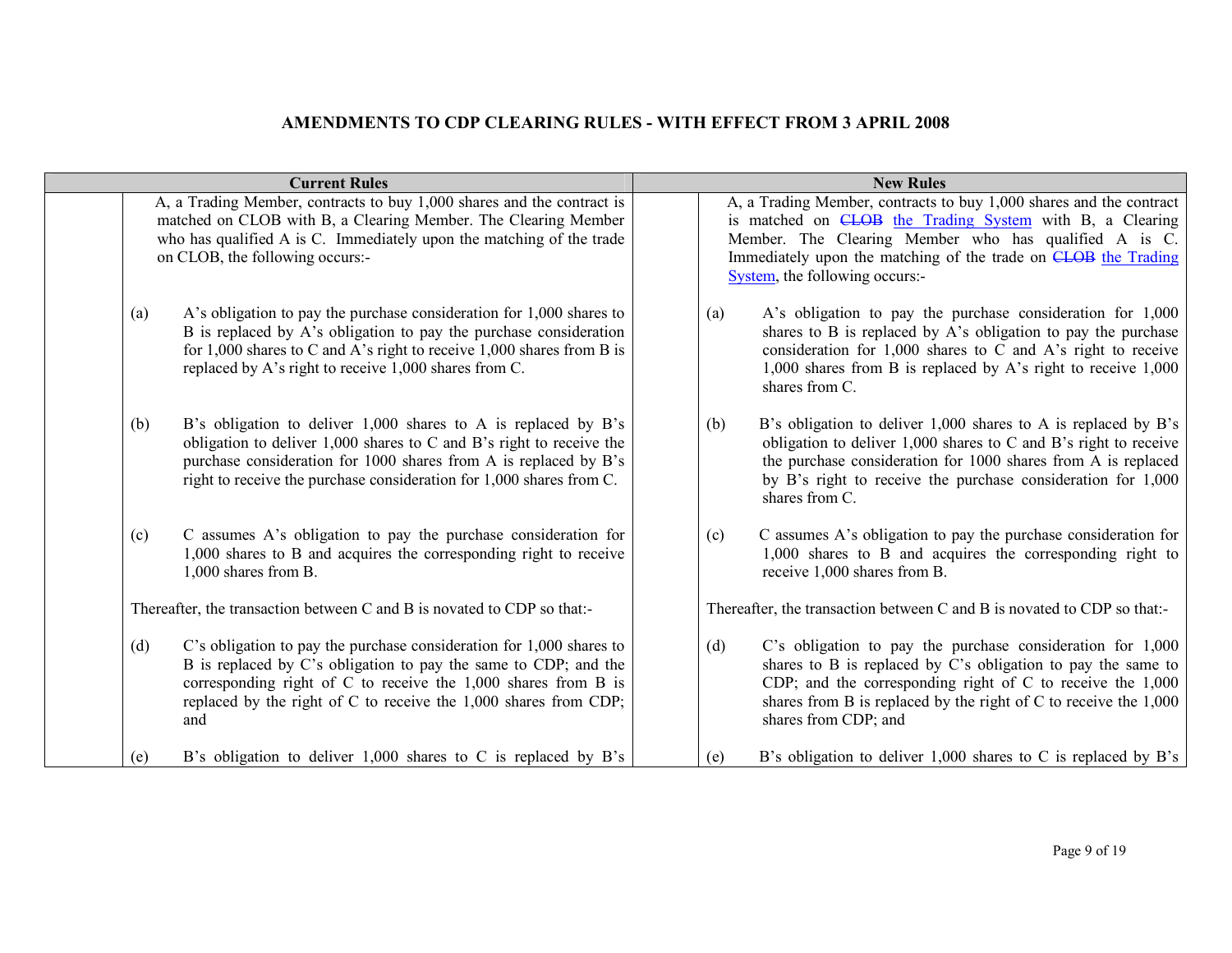| <b>Current Rules</b>                                                                                                                                                                                                                                                                                                                                                                                                                                                                                                                                                    | <b>New Rules</b>                                                                                                                                                                                                                                                                                                                                                                                                                                                                                                                                                           |  |  |
|-------------------------------------------------------------------------------------------------------------------------------------------------------------------------------------------------------------------------------------------------------------------------------------------------------------------------------------------------------------------------------------------------------------------------------------------------------------------------------------------------------------------------------------------------------------------------|----------------------------------------------------------------------------------------------------------------------------------------------------------------------------------------------------------------------------------------------------------------------------------------------------------------------------------------------------------------------------------------------------------------------------------------------------------------------------------------------------------------------------------------------------------------------------|--|--|
| obligation to deliver the same to CDP; and the corresponding right<br>of B to receive the purchase consideration for the 1,000 shares from<br>C is replaced by the right of B to receive the purchase consideration<br>from CDP                                                                                                                                                                                                                                                                                                                                         | obligation to deliver the same to CDP; and the corresponding<br>right of B to receive the purchase consideration for the 1,000<br>shares from C is replaced by the right of B to receive the<br>purchase consideration from CDP                                                                                                                                                                                                                                                                                                                                            |  |  |
| Where the 2 SGX-ST Trading Members are Trading only Members,<br>(3)<br>the Clearing Members who have qualified the Trading Members<br>respectively shall assume the rights, duties and obligations of the<br>Trading Members to each other and as against the Trading Member<br>which they have respectively qualified, they shall assume the rights,<br>duties and obligations of the counterparty SGX-ST Trading Member<br>to the transaction. Thereafter the transaction shall be novated to CDP<br>and Rules 6.2.2, 6.2.3 and 6.2.4 will apply. Thus, for example:- | Where the 2 SGX-ST Trading Members are Trading only<br>(3)<br>Members, the Clearing Members who have qualified the Trading<br>Members respectively shall assume the rights, duties and<br>obligations of the Trading Members to each other and as against<br>the Trading Member which they have respectively qualified, they<br>shall assume the rights, duties and obligations of the counterparty<br>SGX-ST Trading Member to the transaction. Thereafter the<br>transaction shall be novated to CDP and Rules 6.2.2, 6.2.3 and<br>6.2.4 will apply. Thus, for example:- |  |  |
| A, a Trading only Member, contracts to buy 1,000 shares and the contract is<br>matched on CLOB with B, a Trading only Member. The Clearing Member<br>who has qualified A is C. The Clearing Member who has qualified B is D.<br>Immediately upon the matching of the trade on CLOB, the following<br>occurs:-                                                                                                                                                                                                                                                           | A, a Trading only Member, contracts to buy 1,000 shares and the<br>contract is matched on CLOB the Trading System with B, a Trading<br>only Member. The Clearing Member who has qualified A is C. The<br>Clearing Member who has qualified B is D. Immediately upon the<br>matching of the trade on CLOB the Trading System, the following<br>occurs:-                                                                                                                                                                                                                     |  |  |
| (a) A's obligation to pay the purchase consideration for $1,000$ shares to<br>B is replaced by A's obligation to pay the purchase consideration<br>for 1,000 shares to C and A's right to receive 1,000 shares from B is<br>replaced by A's right to receive 1,000 shares from C.                                                                                                                                                                                                                                                                                       | A's obligation to pay the purchase consideration for 1,000<br>(a)<br>shares to B is replaced by A's obligation to pay the purchase<br>consideration for 1,000 shares to C and A's right to receive<br>1,000 shares from B is replaced by A's right to receive 1,000<br>shares from C.                                                                                                                                                                                                                                                                                      |  |  |
| (b) B's obligation to deliver $1,000$ shares to A is replaced by B's<br>obligation to deliver 1,000 shares to D and B's right to receive the<br>purchase consideration for 1,000 shares from A is replaced by B's                                                                                                                                                                                                                                                                                                                                                       | B's obligation to deliver 1,000 shares to A is replaced by B's<br>(b)<br>obligation to deliver 1,000 shares to D and B's right to receive<br>the purchase consideration for 1,000 shares from A is replaced                                                                                                                                                                                                                                                                                                                                                                |  |  |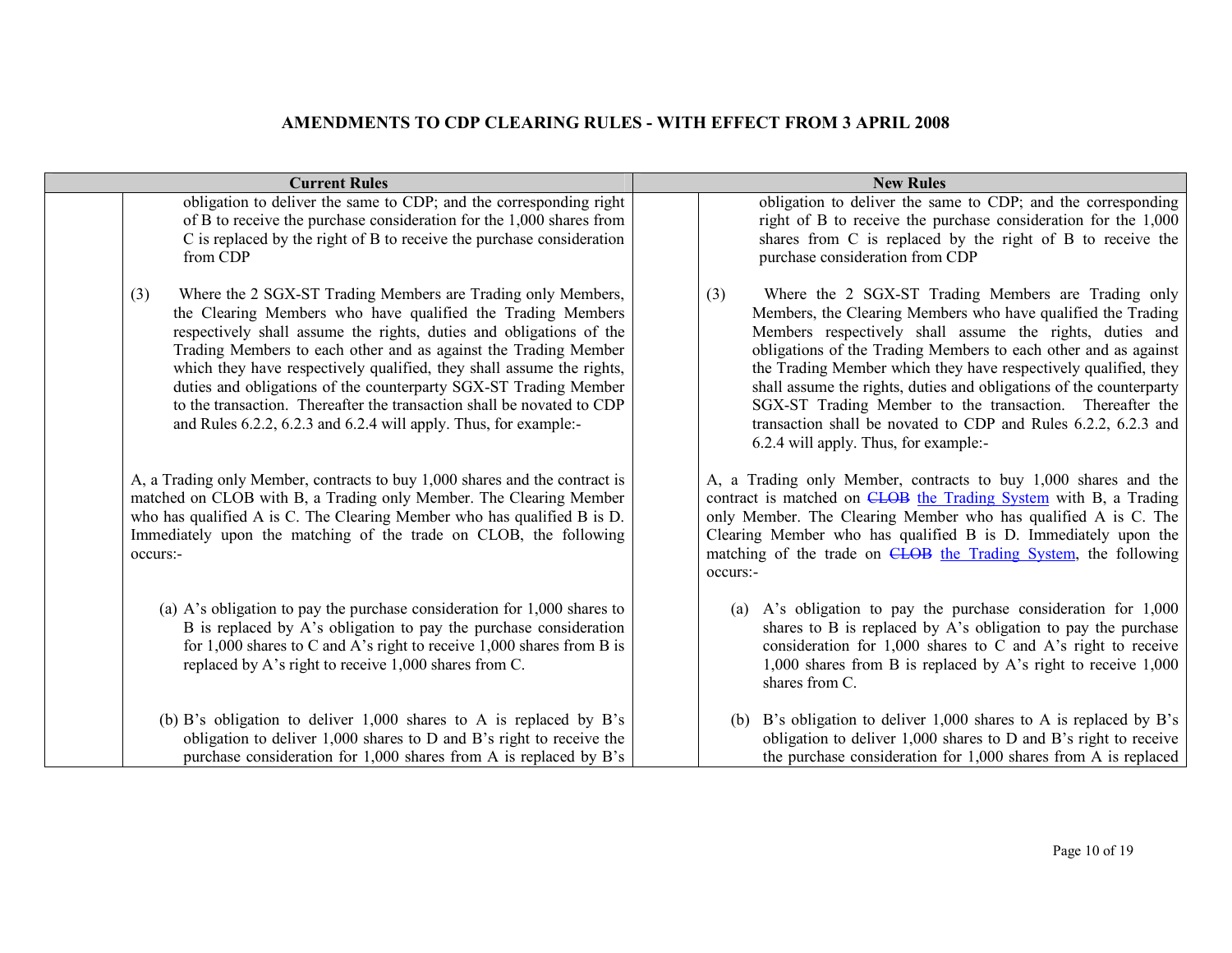| right to receive the purchase consideration for 1,000 shares from D.<br>shares from D.<br>(c) C assumes A's obligation to pay the purchase consideration for<br>(c)<br>1,000 shares to D and acquires the corresponding right to receive<br>1,000 shares from D.<br>receive 1,000 shares from D.<br>(d) D assumes B's obligation to deliver $1,000$ shares to C and acquires<br>(d)<br>the corresponding right to receive the purchase consideration for<br>$1,000$ shares from C.<br>consideration for 1,000 shares from C.<br>Thereafter, the transactions between C and D are novated to CDP so<br>that:<br>that:<br>(e) C's obligation to pay the purchase consideration for $1,000$ shares to<br>D is replaced by C's obligation to pay the same to CDP; and the<br>corresponding right of $C$ to receive 1,000 shares from $D$ is replaced<br>by the right of C to receive 1,000 shares from CDP; and<br>(f) D's obligation to deliver $1,000$ shares to C is replaced by D's<br>obligation to deliver the same to CDP; and the corresponding right<br>of D to receive the purchase consideration for 1,000 shares from C<br>is replaced by the right of D to receive the purchase consideration<br>for 1,000 shares from CDP.<br>consideration for 1,000 shares from CDP.<br>6.5<br><b>Settlement of Securities under Novated Contracts</b><br><b>Settlement of Securities under Novated Contracts</b><br>6.5<br>6.5.1<br>6.5.1<br>The obligation of CDP to make delivery of securities to a buying Clearing | <b>Current Rules</b> | <b>New Rules</b> |                                                                                                                                                                                                                                                                                                                                                           |  |
|---------------------------------------------------------------------------------------------------------------------------------------------------------------------------------------------------------------------------------------------------------------------------------------------------------------------------------------------------------------------------------------------------------------------------------------------------------------------------------------------------------------------------------------------------------------------------------------------------------------------------------------------------------------------------------------------------------------------------------------------------------------------------------------------------------------------------------------------------------------------------------------------------------------------------------------------------------------------------------------------------------------------------------------------------------------------------------------------------------------------------------------------------------------------------------------------------------------------------------------------------------------------------------------------------------------------------------------------------------------------------------------------------------------------------------------------------------------------------------------------------------------------|----------------------|------------------|-----------------------------------------------------------------------------------------------------------------------------------------------------------------------------------------------------------------------------------------------------------------------------------------------------------------------------------------------------------|--|
|                                                                                                                                                                                                                                                                                                                                                                                                                                                                                                                                                                                                                                                                                                                                                                                                                                                                                                                                                                                                                                                                                                                                                                                                                                                                                                                                                                                                                                                                                                                     |                      |                  | by B's right to receive the purchase consideration for 1,000                                                                                                                                                                                                                                                                                              |  |
|                                                                                                                                                                                                                                                                                                                                                                                                                                                                                                                                                                                                                                                                                                                                                                                                                                                                                                                                                                                                                                                                                                                                                                                                                                                                                                                                                                                                                                                                                                                     |                      |                  | C assumes A's obligation to pay the purchase consideration for<br>$1,000$ shares to D and acquires the corresponding right to                                                                                                                                                                                                                             |  |
|                                                                                                                                                                                                                                                                                                                                                                                                                                                                                                                                                                                                                                                                                                                                                                                                                                                                                                                                                                                                                                                                                                                                                                                                                                                                                                                                                                                                                                                                                                                     |                      |                  | D assumes B's obligation to deliver 1,000 shares to C and<br>acquires the corresponding right to receive the purchase                                                                                                                                                                                                                                     |  |
|                                                                                                                                                                                                                                                                                                                                                                                                                                                                                                                                                                                                                                                                                                                                                                                                                                                                                                                                                                                                                                                                                                                                                                                                                                                                                                                                                                                                                                                                                                                     |                      |                  | Thereafter, the transactions between C and D are novated to CDP so                                                                                                                                                                                                                                                                                        |  |
|                                                                                                                                                                                                                                                                                                                                                                                                                                                                                                                                                                                                                                                                                                                                                                                                                                                                                                                                                                                                                                                                                                                                                                                                                                                                                                                                                                                                                                                                                                                     |                      |                  | (e) C's obligation to pay the purchase consideration for $1,000$ shares<br>to D is replaced by C's obligation to pay the same to CDP; and<br>the corresponding right of $C$ to receive 1,000 shares from $D$ is<br>replaced by the right of C to receive 1,000 shares from CDP; and                                                                       |  |
|                                                                                                                                                                                                                                                                                                                                                                                                                                                                                                                                                                                                                                                                                                                                                                                                                                                                                                                                                                                                                                                                                                                                                                                                                                                                                                                                                                                                                                                                                                                     |                      |                  | (f) D's obligation to deliver $1,000$ shares to C is replaced by D's<br>obligation to deliver the same to CDP; and the corresponding<br>right of D to receive the purchase consideration for 1,000 shares<br>from C is replaced by the right of D to receive the purchase                                                                                 |  |
|                                                                                                                                                                                                                                                                                                                                                                                                                                                                                                                                                                                                                                                                                                                                                                                                                                                                                                                                                                                                                                                                                                                                                                                                                                                                                                                                                                                                                                                                                                                     |                      |                  |                                                                                                                                                                                                                                                                                                                                                           |  |
| Member pursuant to a novated contract on any Settlement Day shall be<br>discharged by CDP crediting such securities to the Clearing Account of the<br>buying Clearing Member before 12.00 midnight on the Settlement Day.<br>Upon such crediting, the buying Clearing Member irrevocably authorises                                                                                                                                                                                                                                                                                                                                                                                                                                                                                                                                                                                                                                                                                                                                                                                                                                                                                                                                                                                                                                                                                                                                                                                                                 |                      |                  | The obligation of CDP to make delivery of securities to a buying<br>Clearing Member pursuant to a novated contract on any Settlement Day<br>shall be discharged by CDP crediting such securities to the Clearing<br>Account of the buying Clearing Member before 12.00 midnight on the<br>Settlement Day. Upon such crediting, the buying Clearing Member |  |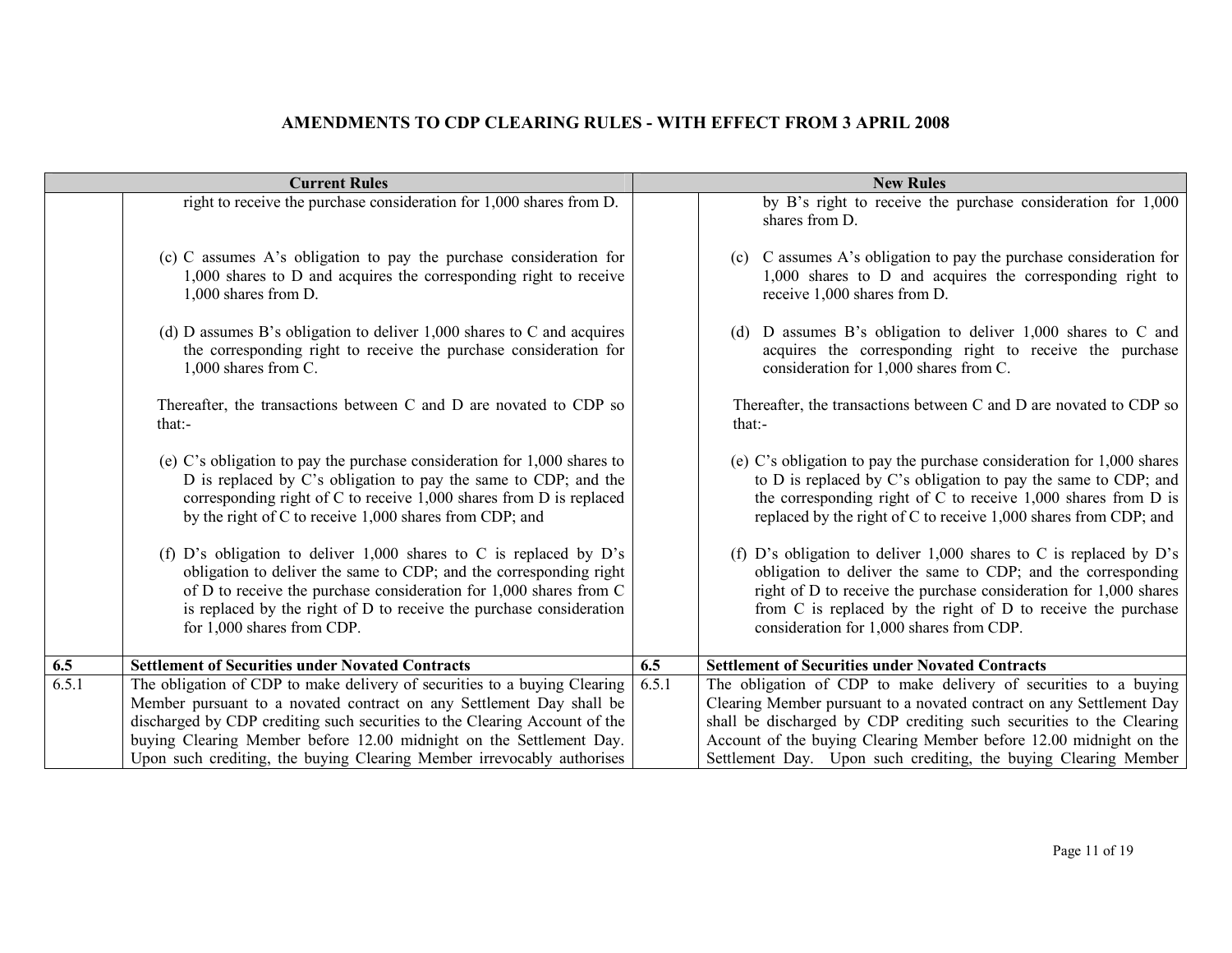|       | <b>Current Rules</b>                                                                                                                                                                                                                                                                                                                                                                                                                                                                                                                                                                                                                                                                                                                                                                                                                                                                                                                                                                                                                                                                                                         |       | <b>New Rules</b>                                                                                                                                                                                                                                                                                                                                                                                                                                                                                                                                                                                                                                                                                                                                                                                                                                                                                                                                                                                                                                                                                                                                     |
|-------|------------------------------------------------------------------------------------------------------------------------------------------------------------------------------------------------------------------------------------------------------------------------------------------------------------------------------------------------------------------------------------------------------------------------------------------------------------------------------------------------------------------------------------------------------------------------------------------------------------------------------------------------------------------------------------------------------------------------------------------------------------------------------------------------------------------------------------------------------------------------------------------------------------------------------------------------------------------------------------------------------------------------------------------------------------------------------------------------------------------------------|-------|------------------------------------------------------------------------------------------------------------------------------------------------------------------------------------------------------------------------------------------------------------------------------------------------------------------------------------------------------------------------------------------------------------------------------------------------------------------------------------------------------------------------------------------------------------------------------------------------------------------------------------------------------------------------------------------------------------------------------------------------------------------------------------------------------------------------------------------------------------------------------------------------------------------------------------------------------------------------------------------------------------------------------------------------------------------------------------------------------------------------------------------------------|
|       | CDP to credit such securities into the "Available" balance of the securities<br>account or sub-account of the customer of the buying Clearing Member on<br>whose behalf the buying Clearing Member executed the relevant Exchange<br>Trade for Inter-Broker Settlement.                                                                                                                                                                                                                                                                                                                                                                                                                                                                                                                                                                                                                                                                                                                                                                                                                                                      |       | irrevocably authorises CDP to credit such securities into the "Available"<br>balance of the $s$ Securities $a$ Account or sub-account of the customer of<br>the buying Clearing Member on whose behalf the buying Clearing<br>Member executed the relevant Exchange Trade for Inter-Broker<br>Settlement.                                                                                                                                                                                                                                                                                                                                                                                                                                                                                                                                                                                                                                                                                                                                                                                                                                            |
| 6.5.2 | The right of CDP to receive securities on any Settlement Day from a selling<br>Clearing Member pursuant to a novated contract shall be satisfied by CDP<br>debiting such securities from the Clearing Account of the selling Clearing<br>Member before 12.00 midnight on the Settlement Day. Upon such debiting,<br>the selling Clearing Member irrevocably authorises CDP to recover such<br>securities from the "Free" balance of the securities account or sub-account<br>of the customer of the selling Clearing Member on whose behalf the selling<br>Clearing Member executed the relevant Exchange Trade for Inter-Broker<br>Settlement by debiting the said securities account or sub-account and to<br>thereafter credit such securities to the Clearing Account of the selling<br>Clearing Member. In the event that there are insufficient or no securities in<br>the "Free" balance of such securities account or sub-account, the selling<br>Clearing Member shall be responsible for such shortfall. The shortfall in the<br>securities shall be debited to the selling Clearing Member's Clearing<br>Account. | 6.5.2 | The right of CDP to receive securities on any Settlement Day from a<br>selling Clearing Member pursuant to a novated contract shall be satisfied<br>by CDP debiting such securities from the Clearing Account of the selling<br>Clearing Member before 12.00 midnight on the Settlement Day. Upon<br>such debiting, the selling Clearing Member irrevocably authorises CDP<br>to recover such securities from the "Free" balance of the <b>s</b> Securities<br>a Account or sub-account of the customer of the selling Clearing Member<br>on whose behalf the selling Clearing Member executed the relevant<br>Exchange Trade for Inter-Broker Settlement by debiting the said<br>sSecurities aAccount or sub-account and to thereafter credit such<br>securities to the Clearing Account of the selling Clearing Member. In<br>the event that there are insufficient or no securities in the "Free" balance<br>of such $s$ Securities $a$ Account or sub-account, the selling Clearing<br>Member shall be responsible for such shortfall. The shortfall in the<br>securities shall be debited to the selling Clearing Member's Clearing<br>Account. |
| 6.5.3 | For the purposes of Rule 6, the Trading Member qualified by the Clearing<br>Member shall be treated as the buying or selling customer (as the case may<br>be) of the Clearing Member and the settlement of securities bought or sold<br>shall be credited or debited, as the case may be, firstly, to or from the<br>Clearing Member's Clearing Account and thereafter to or from the<br>securities account or sub-account of the Trading Member on whose behalf<br>the Clearing Member cleared and settled the relevant Exchange Trade.                                                                                                                                                                                                                                                                                                                                                                                                                                                                                                                                                                                     | 6.5.3 | For the purposes of Rule 6, the Trading Member qualified by the<br>Clearing Member shall be treated as the buying or selling customer (as<br>the case may be) of the Clearing Member and the settlement of securities<br>bought or sold shall be credited or debited, as the case may be, firstly, to<br>or from the Clearing Member's Clearing Account and thereafter to or<br>from the $s$ Securities $a\Delta$ ccount or sub-account of the Trading Member on<br>whose behalf the Clearing Member cleared and settled the relevant<br><b>Exchange Trade</b>                                                                                                                                                                                                                                                                                                                                                                                                                                                                                                                                                                                       |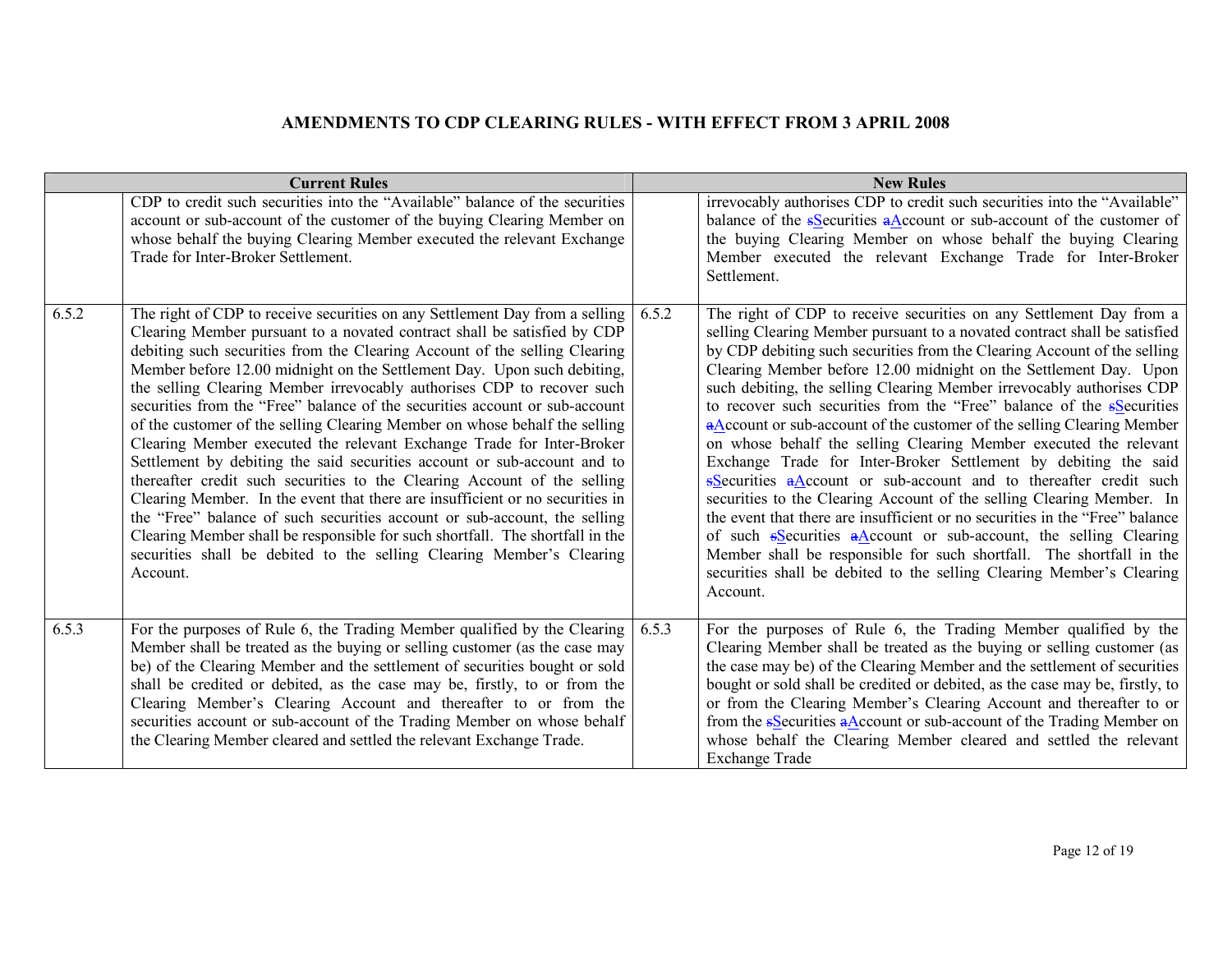|       |     | <b>Current Rules</b>                                                                                                                                                                                                                                                                      | <b>New Rules</b> |             |                                                                                                                                                                                                                                                                                                   |
|-------|-----|-------------------------------------------------------------------------------------------------------------------------------------------------------------------------------------------------------------------------------------------------------------------------------------------|------------------|-------------|---------------------------------------------------------------------------------------------------------------------------------------------------------------------------------------------------------------------------------------------------------------------------------------------------|
| 6.7   |     | <b>Buying-In by CDP</b>                                                                                                                                                                                                                                                                   | 6.7              |             | <b>Buying-In by CDP</b>                                                                                                                                                                                                                                                                           |
| 6.7.1 |     | Terminology                                                                                                                                                                                                                                                                               | 6.7.1            | Terminology |                                                                                                                                                                                                                                                                                                   |
|       |     | For clarity under Rule 6.7:-                                                                                                                                                                                                                                                              |                  |             | For clarity under Rule 6.7:-                                                                                                                                                                                                                                                                      |
|       |     | "short Clearing Member" refers to the Clearing Member who has failed to<br>deliver the securities on the Settlement Day; and                                                                                                                                                              |                  |             | "short Clearing Member" refers to the Clearing Member who has failed<br>to deliver the securities on the Settlement Day; and                                                                                                                                                                      |
|       |     | "selling Clearing Member" refers to the Clearing Member who has sold<br>shares in the buy-in market.                                                                                                                                                                                      |                  |             | "selling Clearing Member" refers to the Clearing Member who has sold<br>securities shares in the buy-in market.                                                                                                                                                                                   |
| 6.7.2 | (1) | In accordance with the procedures set out below, CDP shall conduct<br>buying-in against a short Clearing Member without giving prior<br>notice to it.                                                                                                                                     | 6.7.2            | (1)         | In accordance with the procedures set out below, CDP shall<br>conduct buying-in against a short Clearing Member without<br>giving prior notice to it.                                                                                                                                             |
|       | (2) | The securities bought-in shall be credited to the securities account or<br>sub-account of the short Clearing Member's customer in the case<br>where it is the customer who has failed to deliver the securities, or in<br>any other case, the Stock Account of the short Clearing Member. |                  | (2)         | The securities bought-in shall be credited to the $s$ Securities<br>aAccount or sub-account of the short Clearing Member's<br>customer in the case where it is the customer who has failed to<br>deliver the securities, or in any other case, the Stock Account of<br>the short Clearing Member. |
|       | (3) | The securities bought-in shall thereafter be debited from the short<br>Clearing Member's customer's securities account or sub-account or<br>the short Clearing Member's Stock Account, as the case may be, and<br>credited to the short Clearing Member's Clearing Account.               |                  | (3)         | The securities bought-in shall thereafter be debited from the<br>short Clearing Member's customer's sSecurities aAccount or<br>sub-account or the short Clearing Member's Stock Account, as<br>the case may be, and credited to the short Clearing Member's<br>Clearing Account.                  |
|       | (4) | The costs of the buying-in shall be paid by the short Clearing<br>Member.                                                                                                                                                                                                                 |                  | (4)         | The costs of the buying-in shall be paid by the short Clearing<br>Member.                                                                                                                                                                                                                         |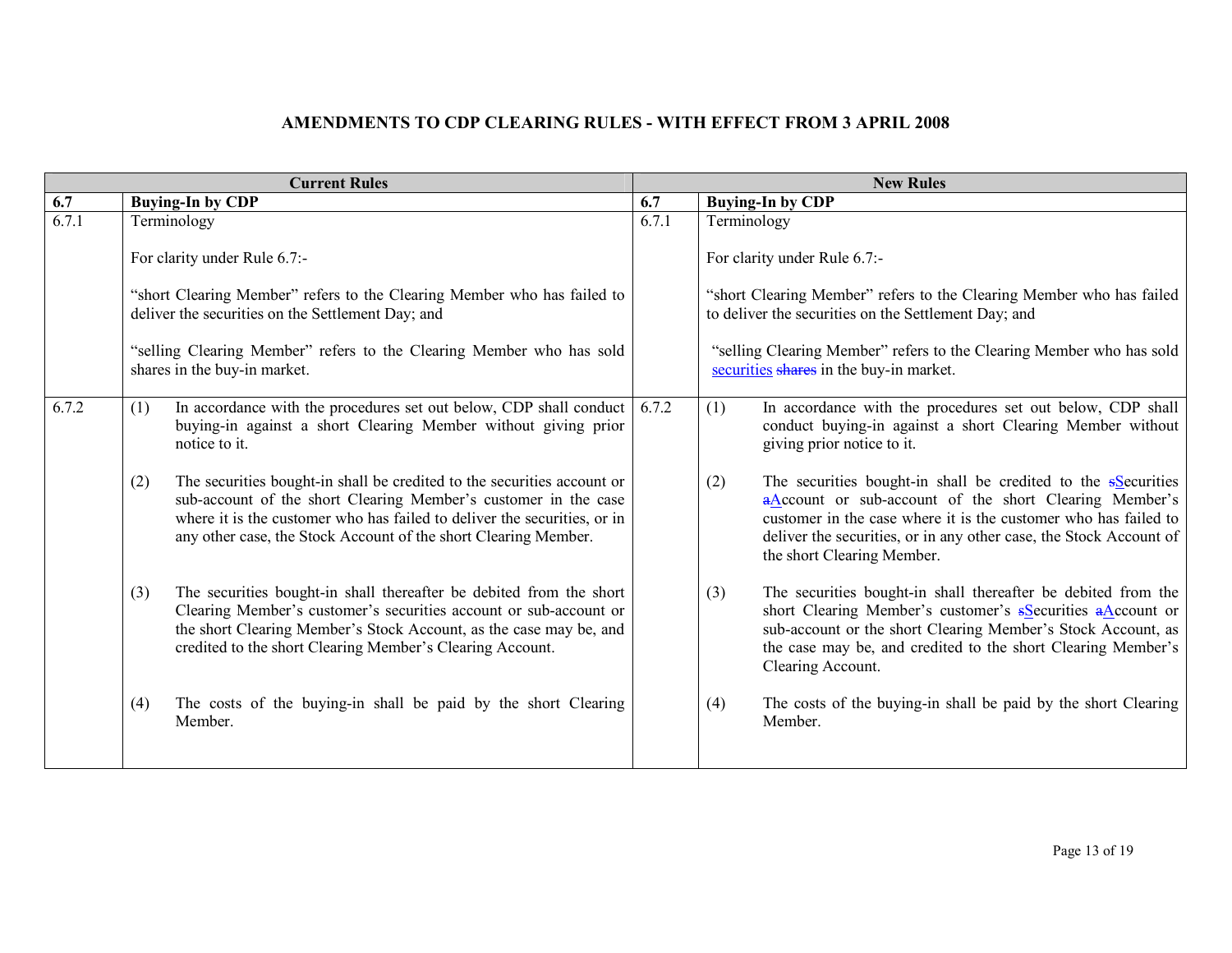| <b>Current Rules</b> |                                                                                                                                                                                                                                                                                                                                                                                                                                                                                                                                                                                                                                                            |       | <b>New Rules</b>                                                                                                                                                                                                                                                                                                                                                                                                                                                                                                                                                                                                                                                        |  |  |
|----------------------|------------------------------------------------------------------------------------------------------------------------------------------------------------------------------------------------------------------------------------------------------------------------------------------------------------------------------------------------------------------------------------------------------------------------------------------------------------------------------------------------------------------------------------------------------------------------------------------------------------------------------------------------------------|-------|-------------------------------------------------------------------------------------------------------------------------------------------------------------------------------------------------------------------------------------------------------------------------------------------------------------------------------------------------------------------------------------------------------------------------------------------------------------------------------------------------------------------------------------------------------------------------------------------------------------------------------------------------------------------------|--|--|
| 6.7.4                | (1) CDP shall schedule a time for commencement of buying-in and inform<br>Clearing Members of the scheduled time via circular. On the day of<br>buying-in, CDP shall, as far as practicable, by the scheduled time for<br>commencement of buying-in, enter into CLOB a list of securities to<br>be bought-in, naming the security, the number to be bought, the short<br>Clearing Member and the proposed price. CDP shall, at least 3<br>working days before changing the scheduled time for commencement<br>of buying-in, inform Clearing Members of the details of such change<br>via circular.                                                         | 6.7.4 | (1) CDP shall schedule a time for commencement of buying-in and<br>inform Clearing Members of the scheduled time via circular. On<br>the day of buying-in, CDP shall, as far as practicable, by the<br>scheduled time for commencement of buying-in, enter into CLOB<br>the Trading System a list of securities to be bought-in, naming the<br>security, the number to be bought, the short Clearing Member and<br>the proposed price. CDP shall, at least 3 working days before<br>changing the scheduled time for commencement of buying-in,<br>inform Clearing Members of the details of such change via<br>circular. <sup>1</sup>                                   |  |  |
|                      | If CDP is of the opinion that, due to an emergency on a particular<br>(1A)<br>day, buying-in is unlikely to commence at the scheduled time, CDP<br>shall, via circular and the electronic trading platform provided by the<br>Exchange, inform Clearing Members of the following matters:<br>(a) that buying-in will not commence at the scheduled time; and<br>(b) after assessing the impact of the emergency, the estimated time at<br>which the delayed buying-in will commence.<br>In any case where the commencement of buying-in is delayed, the<br>delayed buying-in shall only commence at least 30 minutes after the<br>original scheduled time. |       | (1A) If CDP is of the opinion that, due to an emergency on a particular<br>day, buying-in is unlikely to commence at the scheduled time,<br>CDP shall, via circular and the electronic trading platform<br>provided by the Exchange, inform Clearing Members of the<br>following matters:<br>(a) that buying-in will not commence at the scheduled time; and<br>(b) after assessing the impact of the emergency, the estimated<br>time at which the delayed buying-in will commence.<br>In any case where the commencement of buying-in is delayed, the<br>delayed buying-in shall only commence at least 30 minutes after<br>the original scheduled time. <sup>2</sup> |  |  |
|                      | Where the securities to be bought-in are in excess of a board lot, the<br>(2)<br>selling Clearing Member may deliver a board lot or a multiple                                                                                                                                                                                                                                                                                                                                                                                                                                                                                                             |       | Where the securities to be bought-in are in excess of a board lot,<br>(2)<br>the selling Clearing Member may deliver a board lot or a multiple                                                                                                                                                                                                                                                                                                                                                                                                                                                                                                                          |  |  |

<sup>&</sup>lt;sup>1</sup> Revised, effective 28 March 2007. Circular No. CDPMC/5/2007 (13 March 2007)<br><sup>2</sup> Inserted, effective 28 March 2007. Circular No. CDPMC/5/2007 (13 March 2007)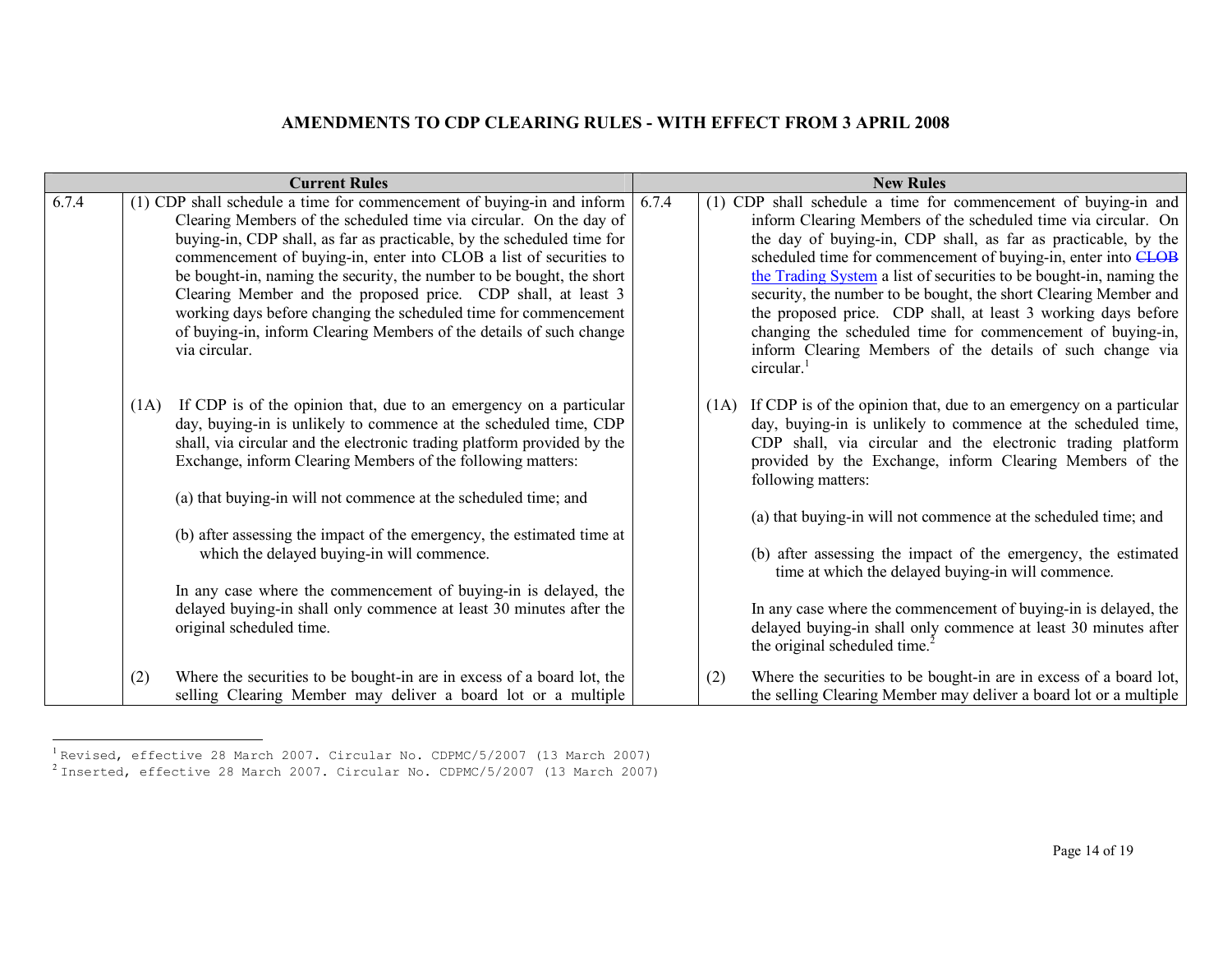|                                                                                                                                                                                                                                                                                                                                                                                                                          | <b>Current Rules</b>   |     | <b>New Rules</b>                                                                                                                                                                                                                                                                                                                                                                                                                                            |  |  |
|--------------------------------------------------------------------------------------------------------------------------------------------------------------------------------------------------------------------------------------------------------------------------------------------------------------------------------------------------------------------------------------------------------------------------|------------------------|-----|-------------------------------------------------------------------------------------------------------------------------------------------------------------------------------------------------------------------------------------------------------------------------------------------------------------------------------------------------------------------------------------------------------------------------------------------------------------|--|--|
| thereof in reduction of the securities to be bought-in.                                                                                                                                                                                                                                                                                                                                                                  |                        |     | thereof in reduction of the securities to be bought-in.                                                                                                                                                                                                                                                                                                                                                                                                     |  |  |
| For physical securities to be bought-in, when the offer by the selling<br>Clearing Member exceeds the buy-in quantity, it shall not stop CDP                                                                                                                                                                                                                                                                             | (3)<br>from buying-in. | (3) | For physical securities to be bought-in, when the offer by the<br>selling Clearing Member exceeds the buy-in quantity, it shall not<br>stop CDP from buying-in.                                                                                                                                                                                                                                                                                             |  |  |
| CDP shall have the discretion not to buy-in any security in which<br>case CDP shall remove such security from the list shown in CLOB.                                                                                                                                                                                                                                                                                    | (4)                    | (4) | CDP shall have the discretion not to buy-in any security in which<br>case CDP shall remove such security from the list shown in<br><b>CLOB-the Trading System.</b>                                                                                                                                                                                                                                                                                          |  |  |
| The buying-in bid price, as determined by CDP, will be 2 minimum<br>bids above the highest of the closing price of the previous day, the<br>reference transacted price or the reference bid price.                                                                                                                                                                                                                       | (5)                    | (5) | The buying-in bid price, as determined by CDP, will be 2<br>minimum bids above the highest of the closing price of the<br>previous day, the reference transacted price or the reference bid<br>price.                                                                                                                                                                                                                                                       |  |  |
| For the purpose of this Rule, the reference transacted price and the<br>reference bid price will be any of the last transacted prices and bid<br>prices in the 1 hour preceding the commencement of buying-in, as                                                                                                                                                                                                        | determined by CDP.     |     | For the purpose of this Rule, the reference transacted price and<br>the reference bid price will be any of the last transacted prices and<br>bid prices in the 1 hour preceding the commencement of buying-<br>in, as determined by $CDP3$                                                                                                                                                                                                                  |  |  |
| Subject to paragraph (1A), buying-in shall commence at the time<br>scheduled by CDP on any Market Day and sellers may offer for<br>immediate delivery any securities shown in the list, the first offer at<br>the price bid to be matched by CLOB. Offers may be in whole or in<br>part of any particular security to be bought-in, provided that where<br>only part is being offered, such part shall be in board lots. | (6)                    | (6) | Subject to paragraph (1A), buying-in shall commence at the time<br>scheduled by CDP on any Market Day and sellers may offer for<br>immediate delivery any securities shown in the list, the first offer<br>at the price bid to be matched by CLOB-the Trading System.<br>Offers may be in whole or in part of any particular security to be<br>bought-in, provided that where only part is being offered, such<br>part shall be in board lots. <sup>4</sup> |  |  |
|                                                                                                                                                                                                                                                                                                                                                                                                                          | (7)                    | (7) | If the securities are not obtained, CDP shall have absolute                                                                                                                                                                                                                                                                                                                                                                                                 |  |  |
| If the securities are not obtained, CDP shall have absolute discretion<br>to raise the price bid by 2 minimum bids, as determined by SGX-ST,                                                                                                                                                                                                                                                                             |                        |     |                                                                                                                                                                                                                                                                                                                                                                                                                                                             |  |  |

<sup>3</sup> Revised, effective 26 March 2007. Circular No. CDPMC/5/2007 (13 March 2007)<br><sup>4</sup> Revised, effective 26 March 2007. Circular No. CDPMC/5/2007 (13 March 2007)  $^5$  Inserted, effective 26 April 2004. Circular No. CDPMC/7/2004 (28 April 2004).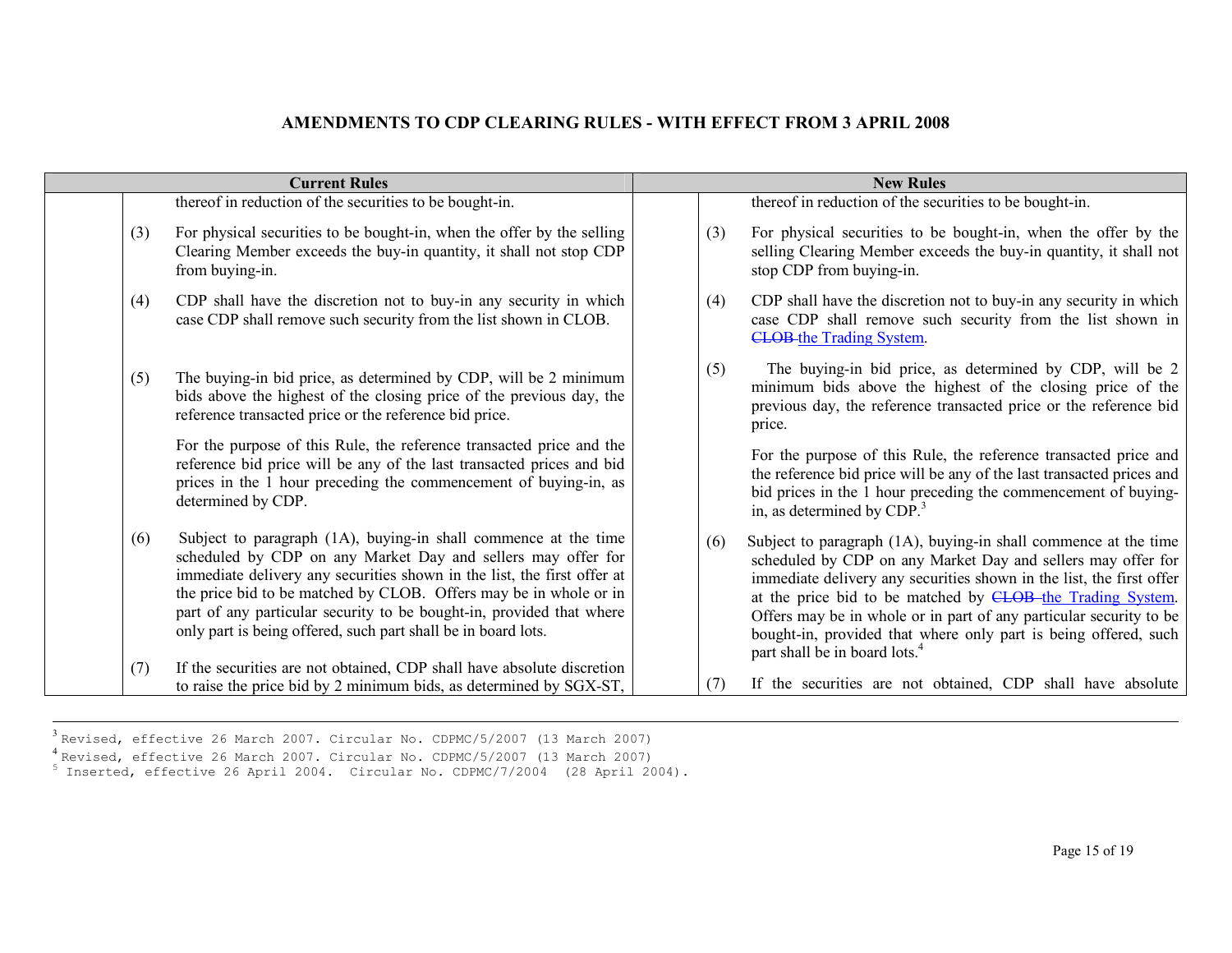Г

|      | <b>Current Rules</b>                                                                                                                                                                                                                                                                                                                                                                                                                                                                                                  |  |      | <b>New Rules</b>                                                                                                                                                                                                                                                                                                                                                                                                                                                                                                      |  |  |
|------|-----------------------------------------------------------------------------------------------------------------------------------------------------------------------------------------------------------------------------------------------------------------------------------------------------------------------------------------------------------------------------------------------------------------------------------------------------------------------------------------------------------------------|--|------|-----------------------------------------------------------------------------------------------------------------------------------------------------------------------------------------------------------------------------------------------------------------------------------------------------------------------------------------------------------------------------------------------------------------------------------------------------------------------------------------------------------------------|--|--|
|      | from time to time throughout the Market Day until the securities are<br>bought or delivered to CDP.                                                                                                                                                                                                                                                                                                                                                                                                                   |  |      | discretion to raise the price bid by 2 minimum bids, as determined<br>by SGX-ST, from time to time throughout the Market Day until<br>the securities are bought or delivered to CDP.                                                                                                                                                                                                                                                                                                                                  |  |  |
| (8)  | If the securities cannot be obtained during a Market Day, the buying-<br>in shall continue on the following and successive Market Days at 2<br>minimum bids, as determined by SGX-ST, higher than the buying-in<br>bid price at the close of the previous Market Day, and thereafter CDP<br>shall have absolute discretion to raise the buying-in bid price by 2<br>minimum bids, as determined by SGX-ST, from time to time<br>throughout the Market Day until the securities are bought or<br>delivered to the CDP. |  | (8)  | If the securities cannot be obtained during a Market Day, the<br>buying-in shall continue on the following and successive Market<br>Days at 2 minimum bids, as determined by SGX-ST, higher than<br>the buying-in bid price at the close of the previous Market Day,<br>and thereafter CDP shall have absolute discretion to raise the<br>buying-in bid price by 2 minimum bids, as determined by SGX-<br>ST, from time to time throughout the Market Day until the<br>securities are bought or delivered to the CDP. |  |  |
|      | (8A) If the securities cannot be obtained by the close of the second Market<br>Day, CDP may require the short Clearing Member to procure the<br>securities within the time stipulated by CDP.                                                                                                                                                                                                                                                                                                                         |  |      | (8A) If the securities cannot be obtained by the close of the second<br>Market Day, CDP may require the short Clearing Member to<br>procure the securities within the time stipulated by CDP. <sup>5</sup>                                                                                                                                                                                                                                                                                                            |  |  |
| (9)  | CDP shall have power to suspend the increase in bids if it is<br>considered advisable.                                                                                                                                                                                                                                                                                                                                                                                                                                |  | (9)  | CDP shall have power to suspend the increase in bids if it is<br>considered advisable.                                                                                                                                                                                                                                                                                                                                                                                                                                |  |  |
| (10) | For physical securities, the selling Clearing Member, unless it is the<br>purchaser in the original trade, shall deliver the securities to CDP<br>before 1.00 p.m. for buying-ins effected in the morning trading<br>session and by 4.00 p.m. for buying-ins effected in the afternoon<br>trading session on the same Market Day. CDP shall pay the selling<br>Clearing Member by 11.00 a.m. on the following Market Day.                                                                                             |  | (10) | For physical securities, the selling Clearing Member, unless it is<br>the purchaser in the original trade, shall deliver the securities to<br>CDP before 1.00 p.m. for buying-ins effected in the morning<br>trading session and by 4.00 p.m. for buying-ins effected in the<br>afternoon trading session on the same Market Day. CDP shall<br>pay the selling Clearing Member by 11.00 a.m. on the following<br>Market Day.                                                                                          |  |  |
| (11) | For book-entry securities, CDP shall debit the securities from the<br>selling investor's securities account or sub-account or the selling<br>Clearing Member's Stock Account, as the case may be, during the<br>settlement run on the same Market Day the buying-in was effected.<br>CDP shall pay the seller's Clearing Member by 4 p.m. on the                                                                                                                                                                      |  | (11) | For book-entry securities, CDP shall debit the securities from the<br>selling investor's selectivities $aA$ ccount or sub-account or the<br>selling Clearing Member's Stock Account, as the case may be,<br>during the settlement run on the same Market Day the buying-in<br>was effected. CDP shall pay the seller's Clearing Member by 4                                                                                                                                                                           |  |  |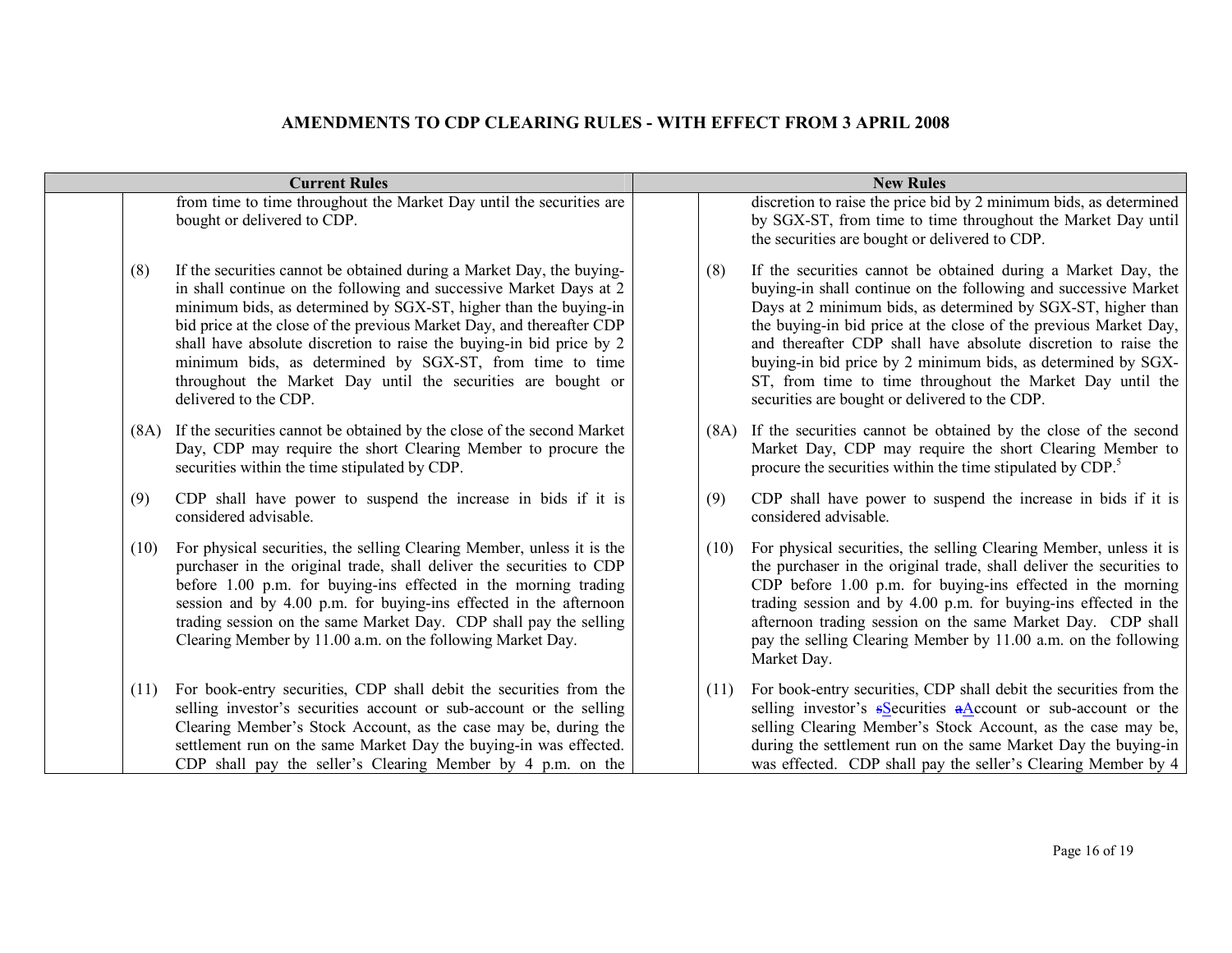|       | <b>Current Rules</b>                                                                                                                                                                                                       | <b>New Rules</b> |                                                                                                                                                                                                                            |  |
|-------|----------------------------------------------------------------------------------------------------------------------------------------------------------------------------------------------------------------------------|------------------|----------------------------------------------------------------------------------------------------------------------------------------------------------------------------------------------------------------------------|--|
|       | following Market Day.                                                                                                                                                                                                      |                  | p.m. on the following Market Day.                                                                                                                                                                                          |  |
|       | Where a Clearing Member fails to cover overdue sold positions of its<br>(12)<br>customers, CDP shall have the discretion to impose upon the<br>Clearing Member a fine of \$100 for each day a sold contract is<br>overdue. |                  | Where a Clearing Member fails to cover overdue sold positions of<br>(12)<br>its customers, CDP shall have the discretion to impose upon the<br>Clearing Member a fine of \$100 for each day a sold contract is<br>overdue. |  |
| 6.8   | <b>Physical Delivery and Settlement</b>                                                                                                                                                                                    | 6.8              | <b>Physical Delivery and Settlement</b>                                                                                                                                                                                    |  |
| 6.8.1 | This Rule applies to non-Eligible Securities.                                                                                                                                                                              | 6.8.1            | This Rule applies to securities designated by CDP as being ineligible for<br>clearance or settlement on a book entry non-Eligible Securities.                                                                              |  |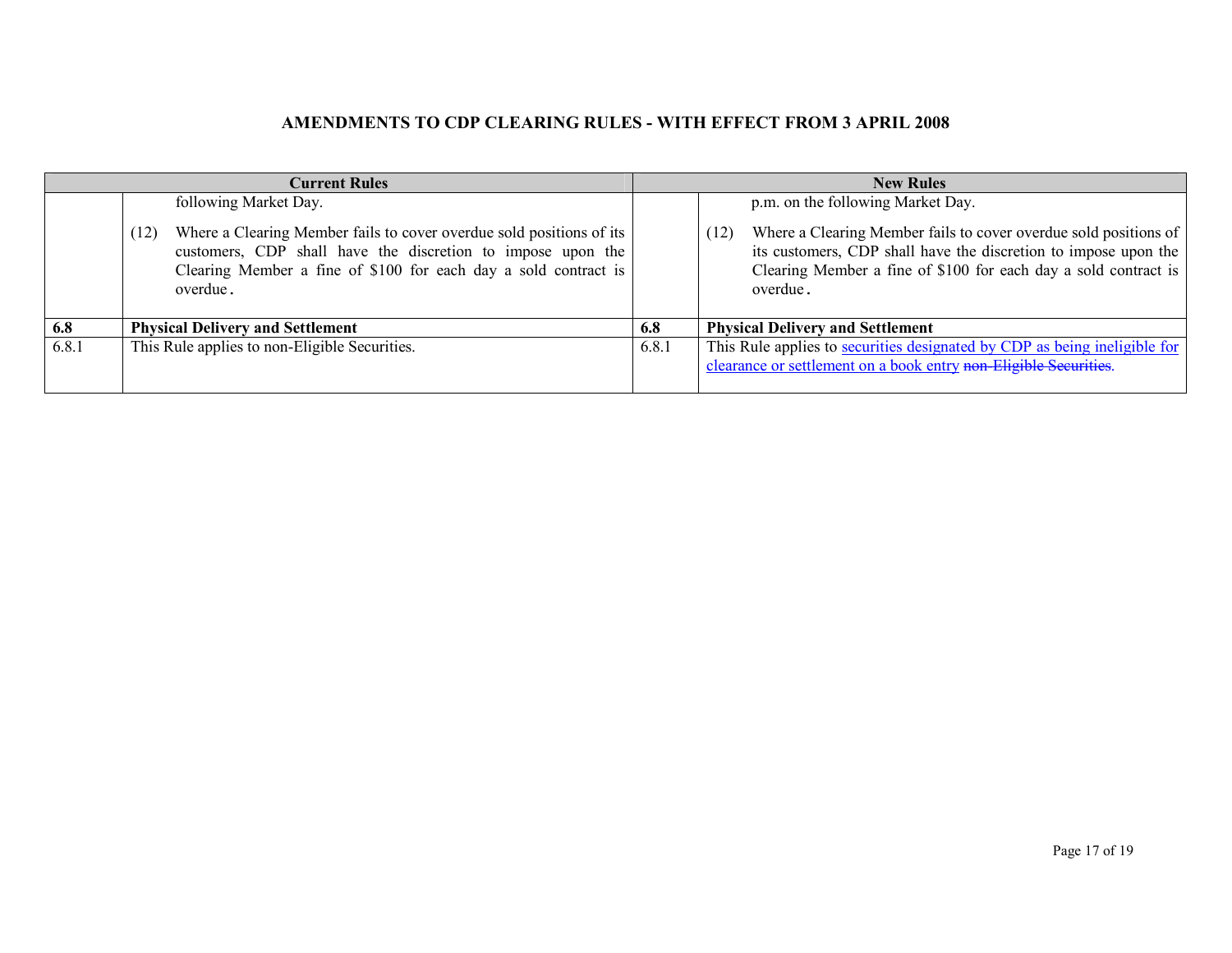|       | <b>Current Rules</b>                                                                                                                                        | <b>New Rules</b> |                                                                                                                                                      |  |
|-------|-------------------------------------------------------------------------------------------------------------------------------------------------------------|------------------|------------------------------------------------------------------------------------------------------------------------------------------------------|--|
|       |                                                                                                                                                             |                  |                                                                                                                                                      |  |
|       | <b>Clearing Rule 8: Default Rules</b>                                                                                                                       |                  | <b>Clearing Rule 8: Default Rules</b>                                                                                                                |  |
| 8.4   | <b>SECURITIES</b><br><b>PURCHASE</b><br><b>DELIVERY</b><br><b>UNDER</b><br>OF<br><b>NEW</b>                                                                 | 8.4              | <b>SECURITIES</b><br><b>DELIVERY OF</b><br>UNDER NEW PURCHASE                                                                                        |  |
|       | <b>CONTRACT</b>                                                                                                                                             |                  | <b>CONTRACT</b>                                                                                                                                      |  |
| 8.4.1 | Subject to Rule 6.6, the obligation of CDP to make delivery of securities to a                                                                              | 8.4.1            | Subject to Rule 6.6, the obligation of CDP to make delivery of securities                                                                            |  |
|       | buying customer pursuant to a New Purchase Contract shall be discharged by<br>CDP crediting such securities to the securities account or sub-account of the |                  | to a buying customer pursuant to a New Purchase Contract shall be                                                                                    |  |
|       | buying customer upon payment by the buying customer. Title and right to                                                                                     |                  | discharged by CDP crediting such securities to the $s$ Securities $a$ Account<br>or sub-account of the buying customer upon payment by the buying    |  |
|       | such securities shall not at any time pass to the Defaulting Clearing Member.                                                                               |                  | customer. Title and right to such securities shall not at any time pass to                                                                           |  |
|       |                                                                                                                                                             |                  | the Defaulting Clearing Member.                                                                                                                      |  |
| 8.5   | <b>DELIVERY OF SECURITIES UNDER NEW SALE CONTRACT</b>                                                                                                       | 8.5              | <b>DELIVERY OF SECURITIES UNDER NEW SALE CONTRACT</b>                                                                                                |  |
| 8.5.1 | The obligation of the selling customer to make delivery of securities to CDP                                                                                | 8.5.1            | The obligation of the selling customer to make delivery of securities to                                                                             |  |
|       | pursuant to a New Sale Contract shall be discharged by CDP debiting such                                                                                    |                  | CDP pursuant to a New Sale Contract shall be discharged by CDP                                                                                       |  |
|       | securities from the "Free" balance of the securities account or sub-account of                                                                              |                  | debiting such securities from the "Free" balance of the <b>s</b> Securities                                                                          |  |
|       | the selling customer and crediting CDP's suspense account before 12                                                                                         |                  | aAccount or sub-account of the selling customer and crediting CDP's                                                                                  |  |
|       | midnight on the Settlement Day. Title and right to such securities shall not at                                                                             |                  | suspense account before 12 midnight on the Settlement Day. Title and                                                                                 |  |
|       | any time pass to the Defaulting Clearing Member. In the event that there are                                                                                |                  | right to such securities shall not at any time pass to the Defaulting                                                                                |  |
|       | insufficient or no securities in the "Free" Balance of such securities account                                                                              |                  | Clearing Member. In the event that there are insufficient or no securities                                                                           |  |
|       | or sub-account, the selling customer shall be responsible to CDP for such<br>shortfall. Buying-in will be conducted against the selling customer who has    |                  | in the "Free" Balance of such sSecurities aAccount or sub-account, the<br>selling customer shall be responsible to CDP for such shortfall. Buying-in |  |
|       | failed to deliver the securities or sufficient securities at any time after the                                                                             |                  | will be conducted against the selling customer who has failed to deliver                                                                             |  |
|       | Settlement Day. The securities bought-in shall thereafter be debited from the                                                                               |                  | the securities or sufficient securities at any time after the Settlement Day.                                                                        |  |
|       | selling customer's securities account or sub-account. Notwithstanding that                                                                                  |                  | The securities bought-in shall thereafter be debited from the selling                                                                                |  |
|       | the Clearing Fund may have been drawn upon, CDP may at any time                                                                                             |                  | customer's $s$ Securities $a$ Account or sub-account. Notwithstanding that the                                                                       |  |
|       | thereafter claim the difference and all losses and expenses consequent upon                                                                                 |                  | Clearing Fund may have been drawn upon, CDP may at any time                                                                                          |  |
|       | such buying-in, and all damages which CDP may sustain in this connection                                                                                    |                  | thereafter claim the difference and all losses and expenses consequent                                                                               |  |
|       | (regardless of whether such losses, expenses and damages have been insured                                                                                  |                  | upon such buying-in, and all damages which CDP may sustain in this                                                                                   |  |
|       | against) shall be recoverable by CDP from:-                                                                                                                 |                  | connection (regardless of whether such losses, expenses and damages have                                                                             |  |
|       |                                                                                                                                                             |                  | been insured against) shall be recoverable by CDP from:-                                                                                             |  |